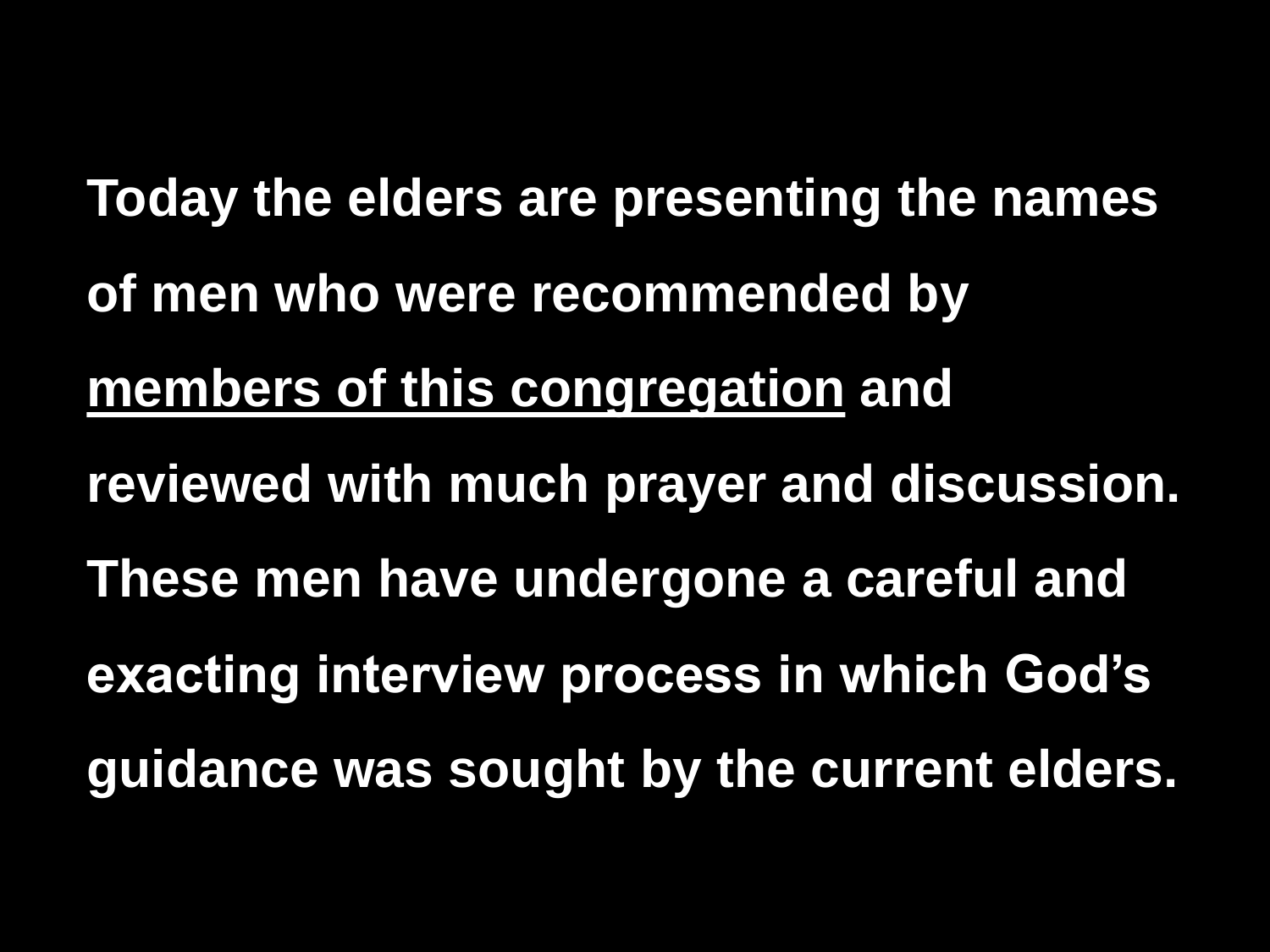**We are now asking the whole congregation to once again consider these men against scriptures** 

#### **1 Timothy 3:1-13**

#### **Acts 6**

**Titus 1:5-9**

**Acts 20:17-38**

**1 Peter 5:1-5**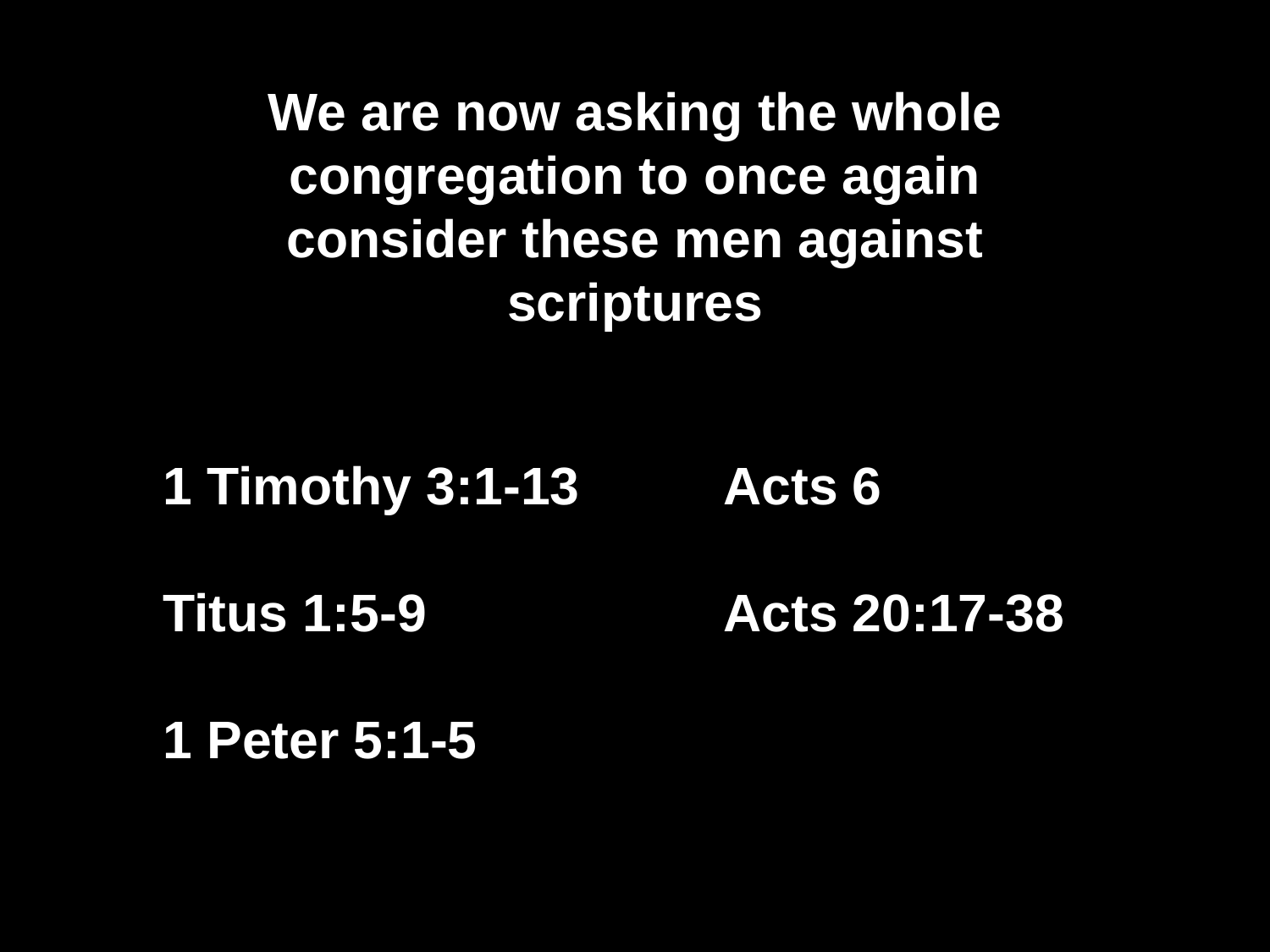# **Qualifications for Overseers and Deacons**

# **1 Timothy 3:1-13**

<sup>1</sup> This saying is trustworthy: "If someone aspires to the office of overseer, he desires a good work." <sup>2</sup> The overseer then must be above reproach, the husband of one wife, temperate, self-controlled, respectable, hospitable, an able teacher,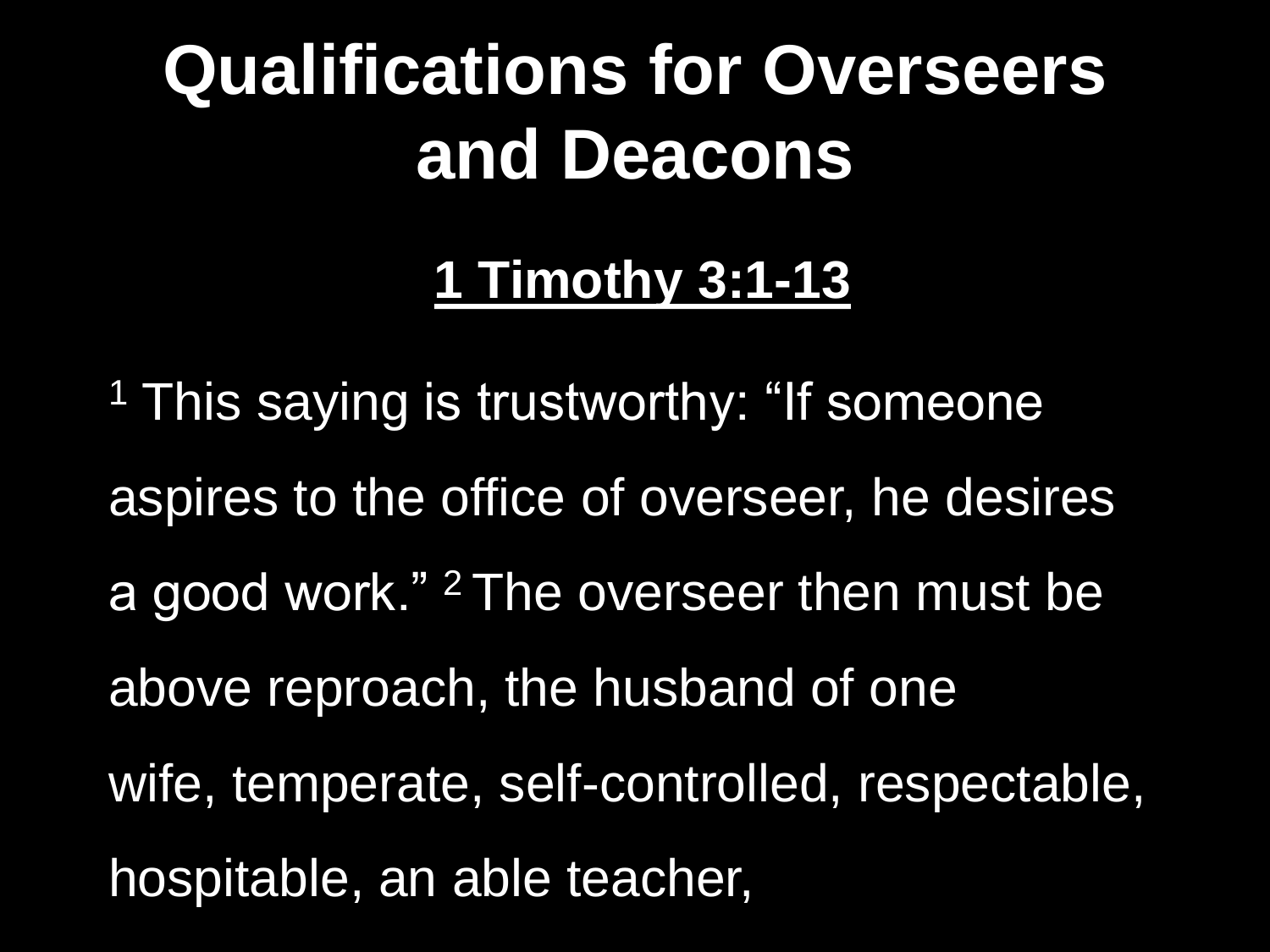<sup>3</sup> not a drunkard, not violent, but gentle, not contentious, free from the love of money. <sup>4</sup> He must manage his own household well and keep his children in control without losing his dignity. <sup>5</sup> But if someone does not know how to manage his own household, how will he care for the church of God?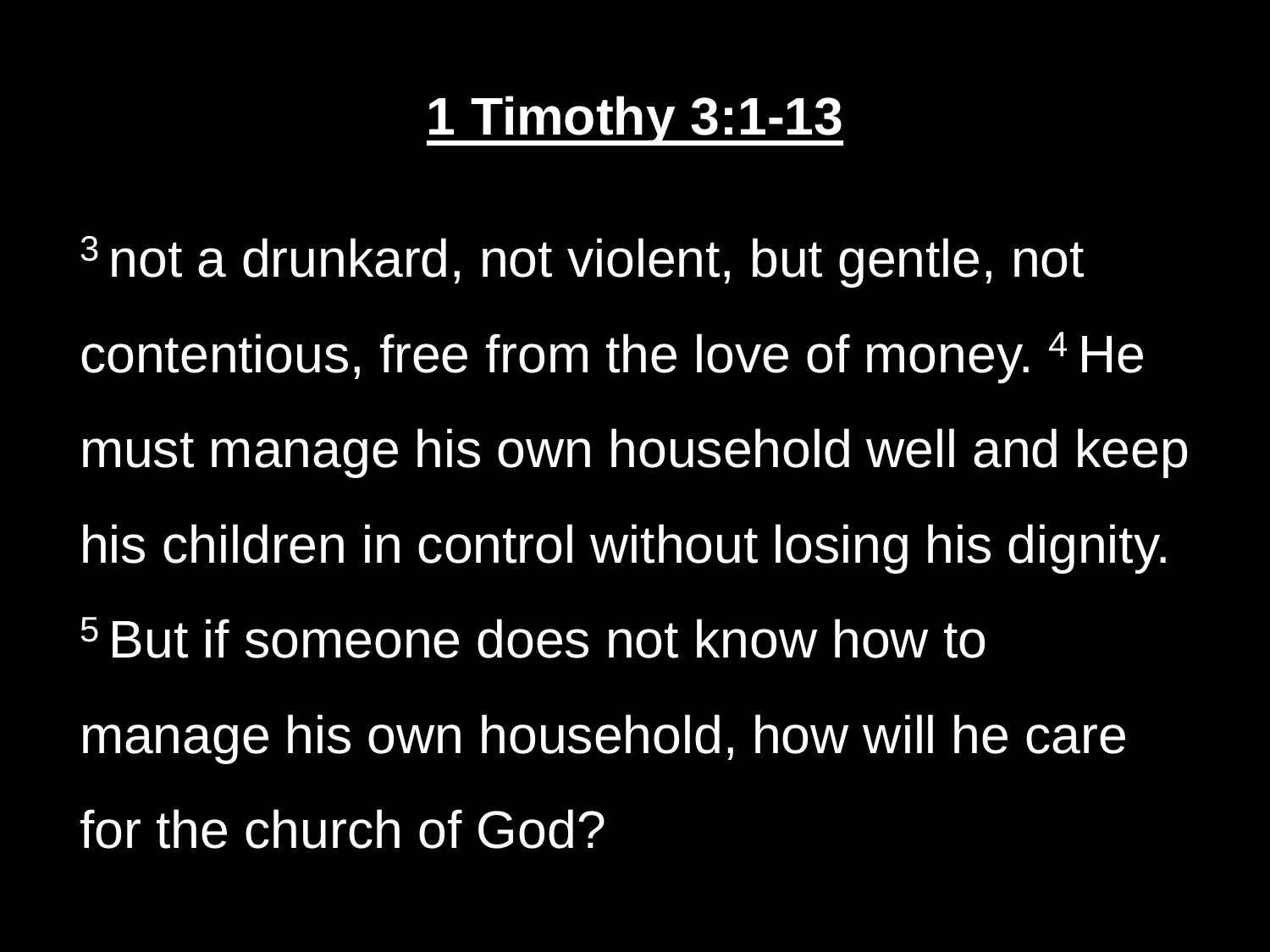<sup>6</sup> He must not be a recent convert, or he may become arrogant and fall into the punishment that the devil will exact.<sup>7</sup> And he must be well thought of by those outside the faith, so that he may not fall into disgrace and be caught by the devil's trap.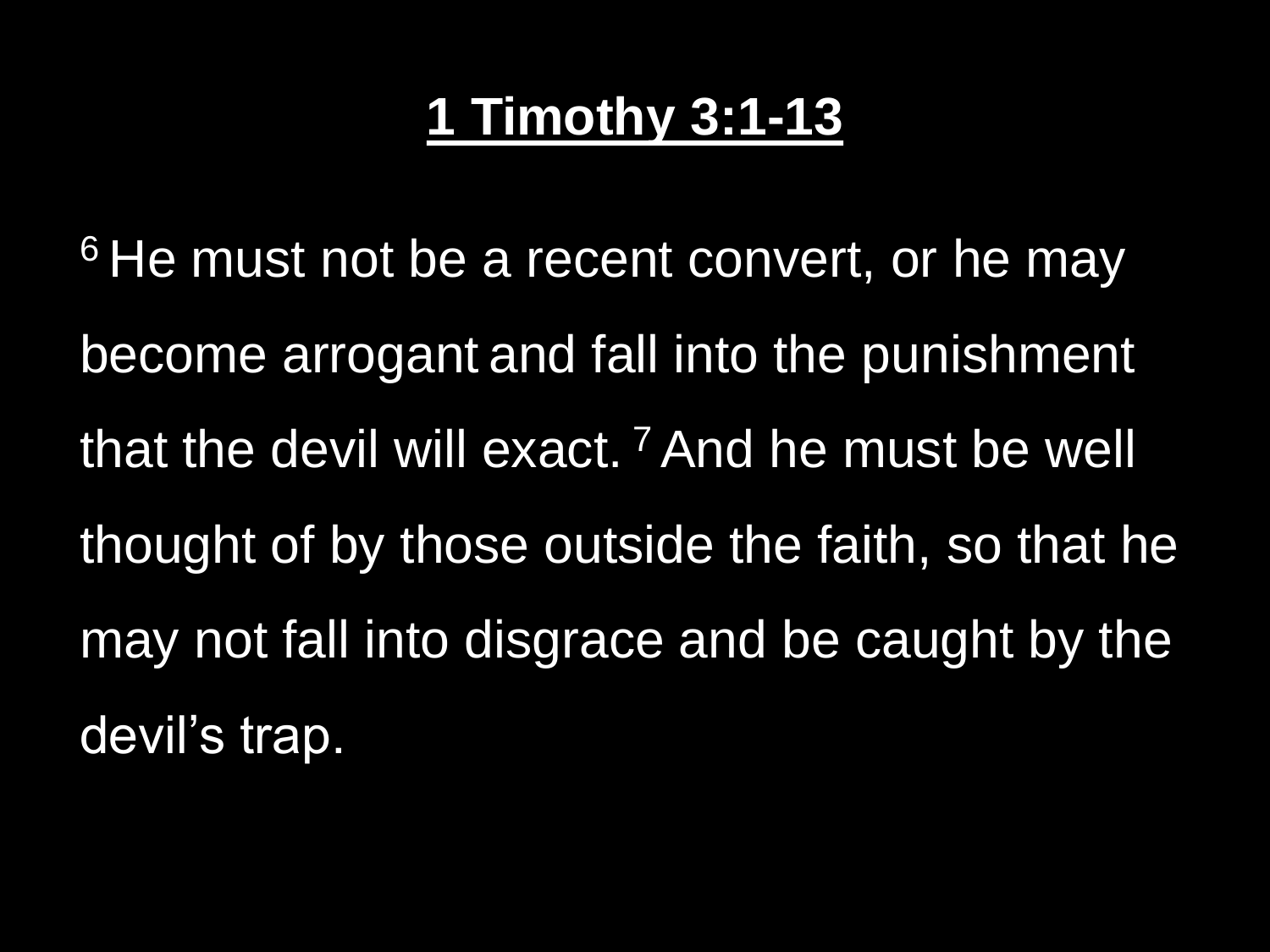<sup>8</sup> **Deacons** likewise must be dignified, not two-faced, not given to excessive drinking of wine, not greedy for gain,  $9$  holding to the mystery of the faith with a clear conscience. <sup>10</sup> And these also must be tested first and then let them serve as deacons if they are found blameless.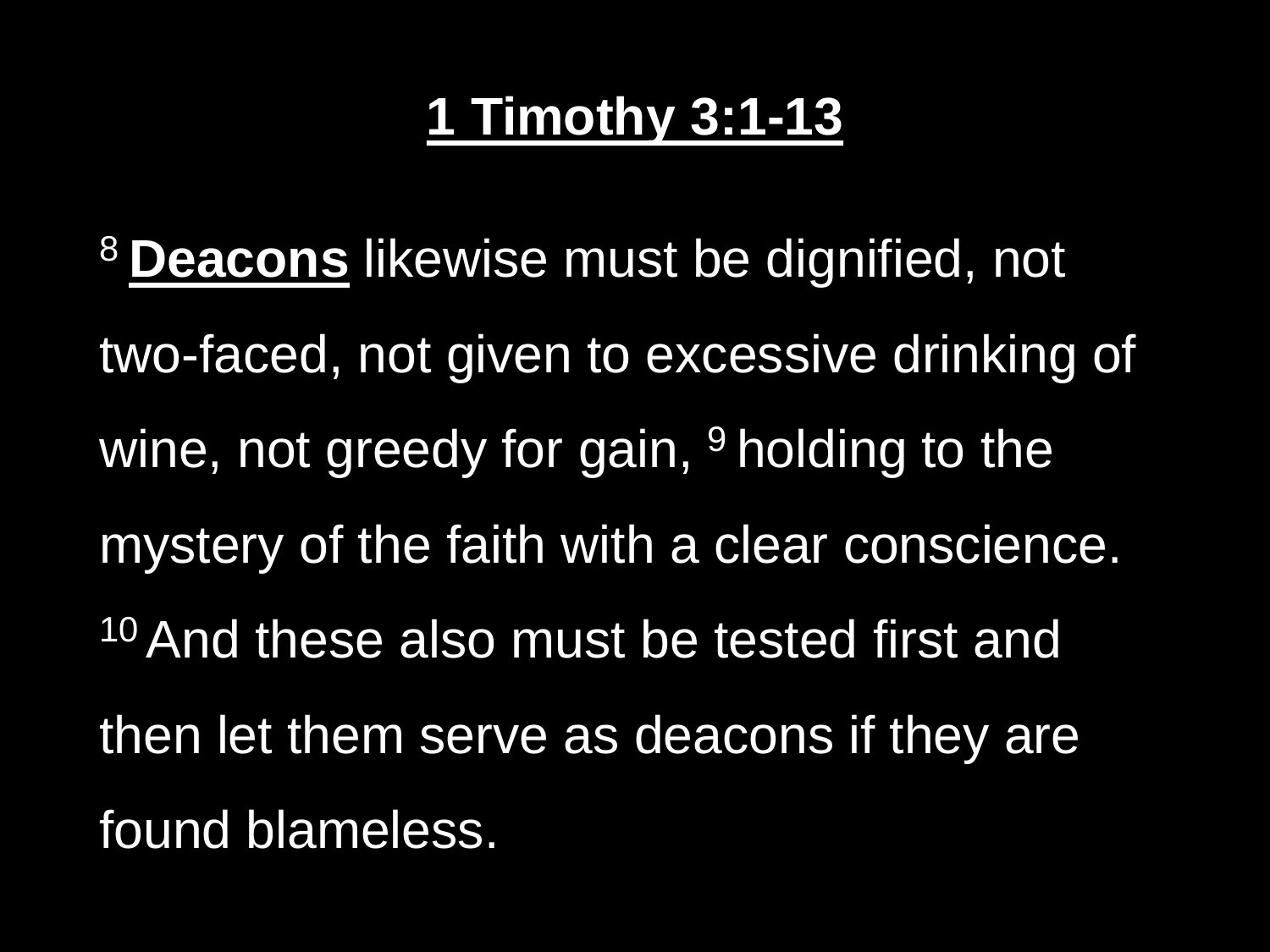<sup>11</sup> Likewise also their wives must be dignified, not slanderous, temperate, faithful in every respect. <sup>12</sup> Deacons must be husbands of one wife and good managers of their children and their own households. <sup>13</sup> For those who have served well as deacons gain a good standing for themselves and great boldness in the faith that is in Christ Jesus.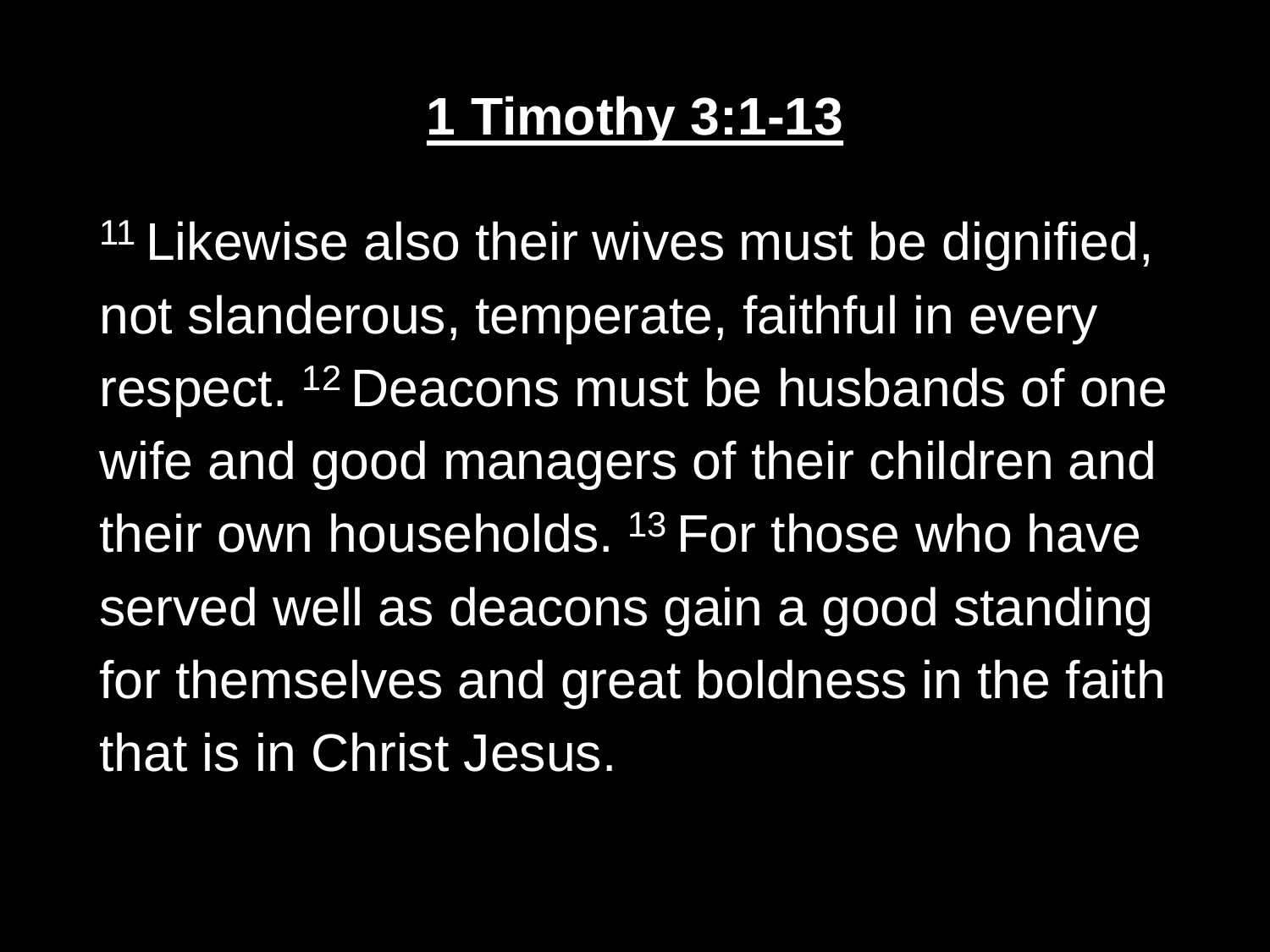**If your consideration should identify a scriptural reason for a man not to serve, we would ask that you submit your signed concerns in writing with scriptural reason by which he fails to qualify. Then present it to one of the elders by January 31.**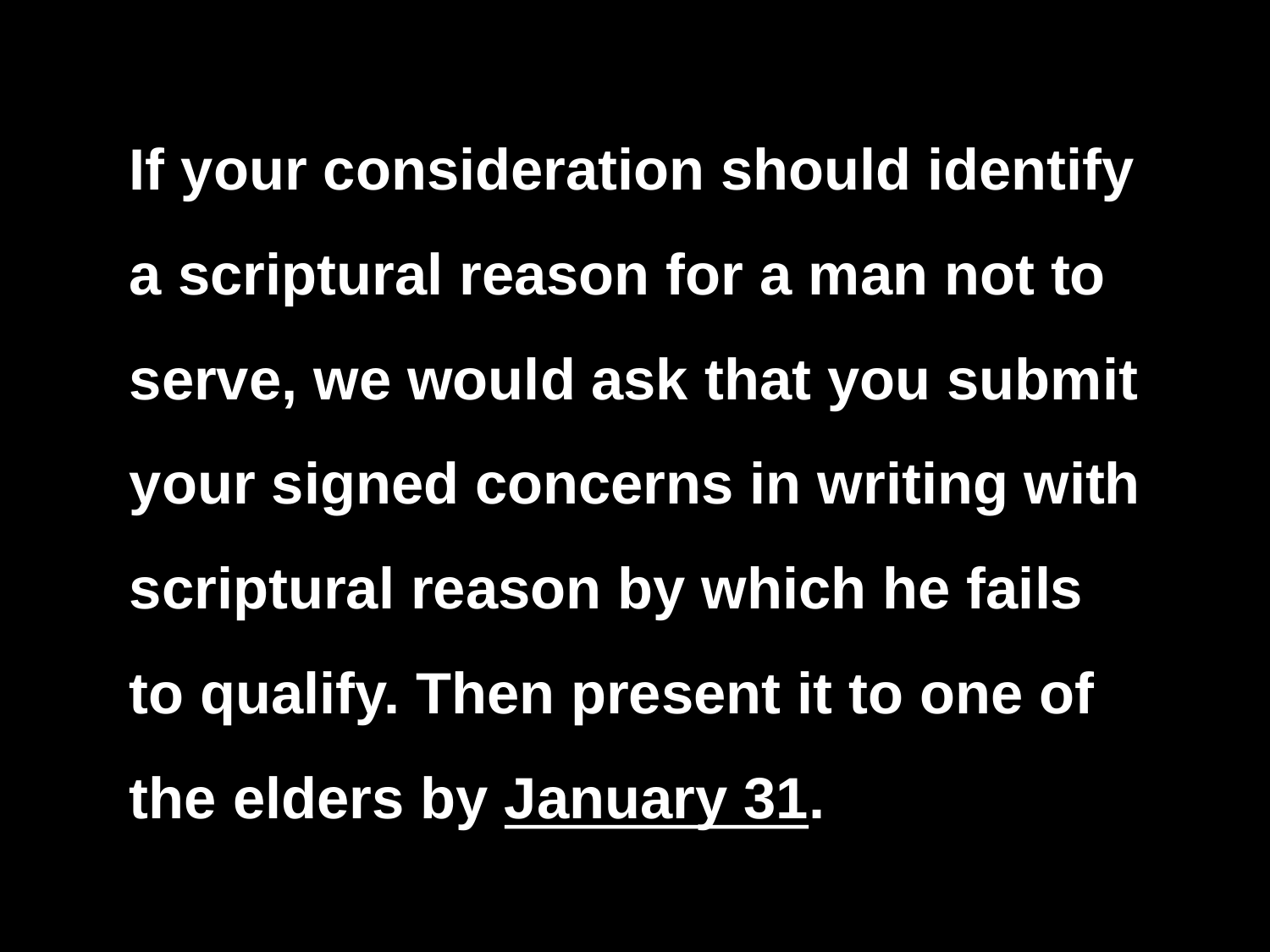**The importance of the congregation being the ones to identify the men for consideration to serve as elders and deacons was stressed.**

**We thank the congregation for your involvement in submitting names of men to serve.** 

**This indicates your willingness to serve with these people.**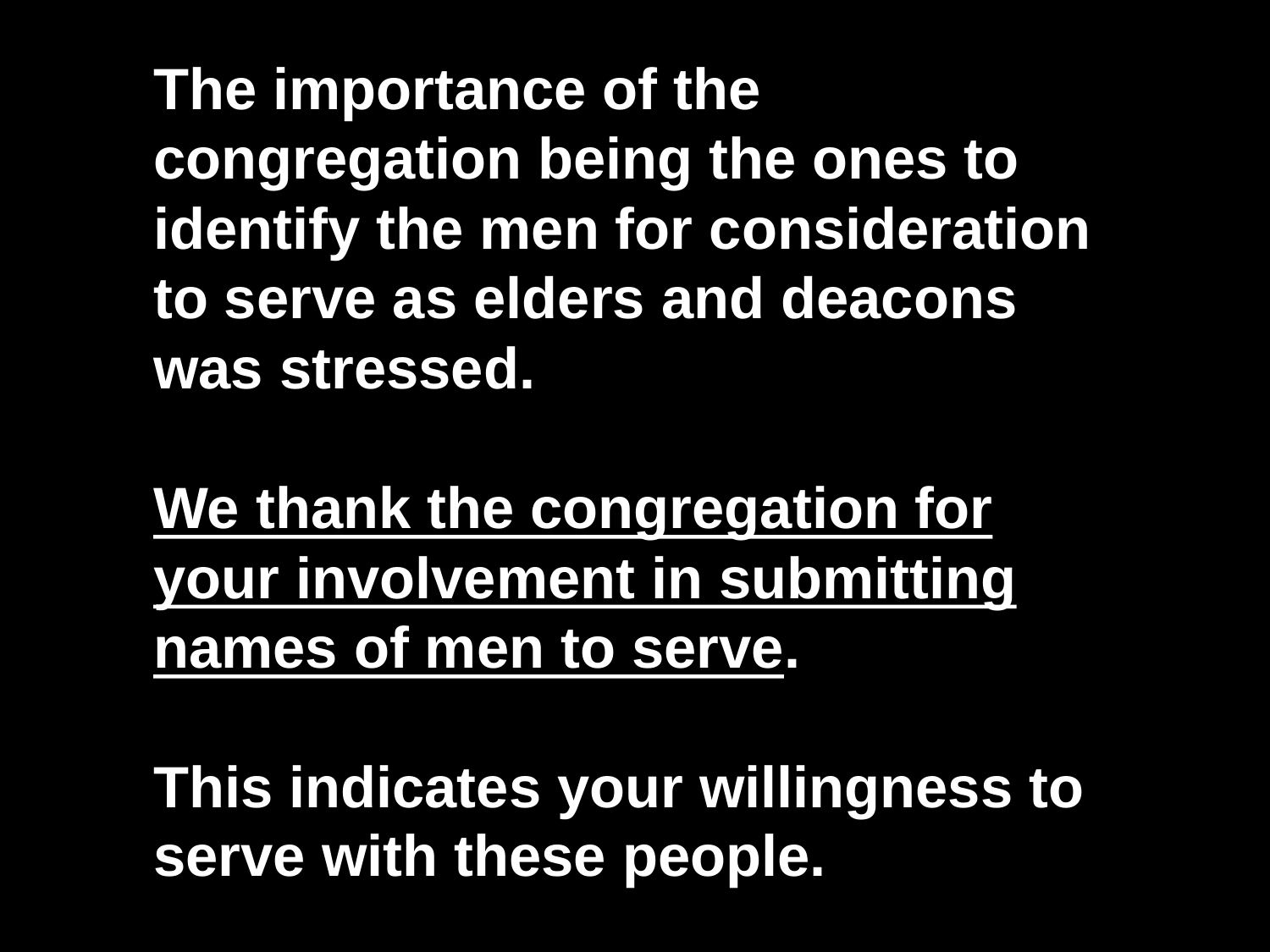#### • **For Elders, we received 6 recommendations:**

- o **Two have agreed to serve**
- o **Three declined to serve at this time**
- o **One elder candidate received only one recommendation**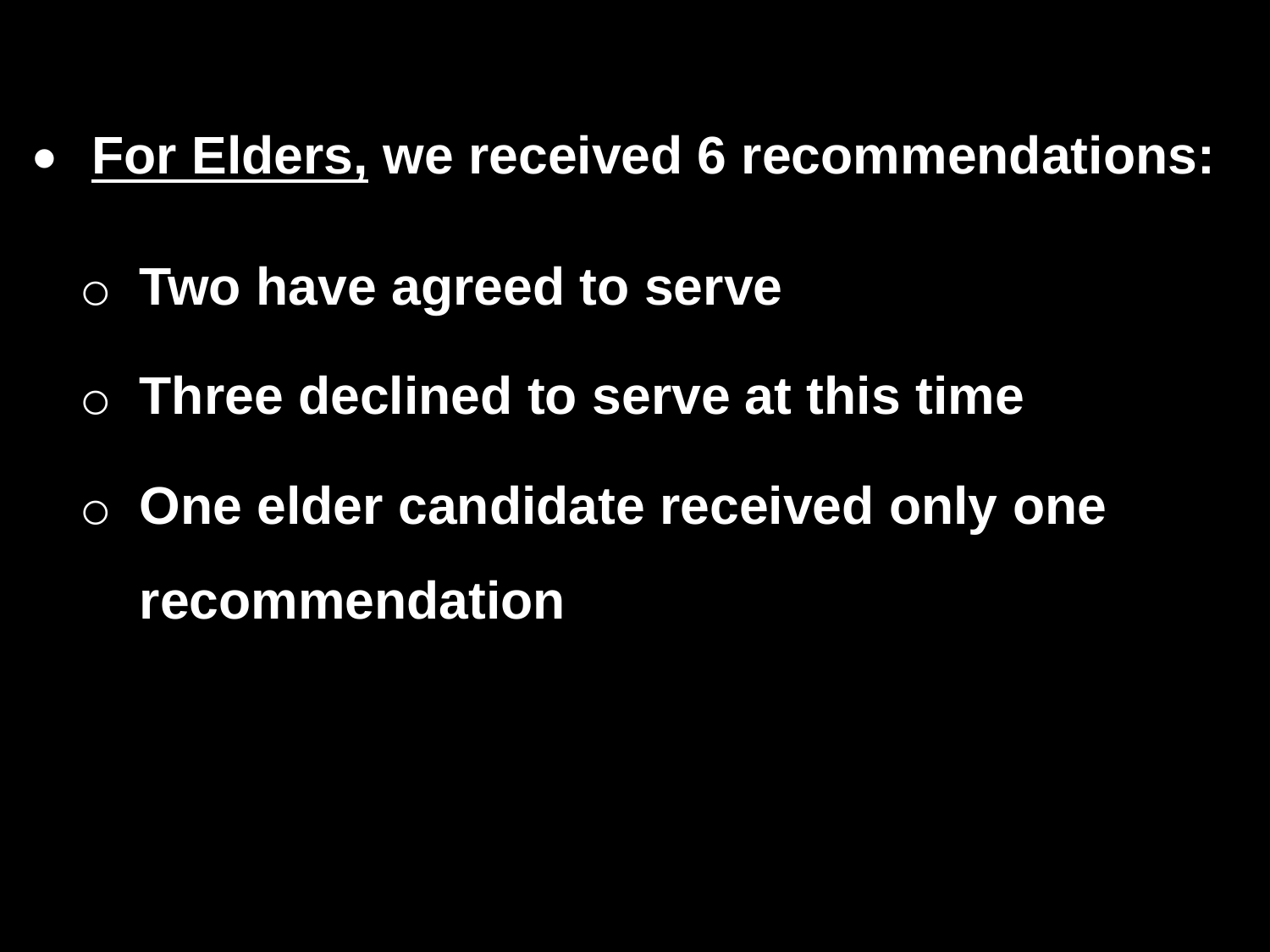#### • **For deacons, we received 7 recommendations:**

- o **Two have agreed to serve**
- o **One felt he was not ready to serve** 
	- **yet, but he is doing an excellent job**
	- **as a servant of the Lord.**
- o **Two received only one recommendation**
- o **Two were not members of this congregation**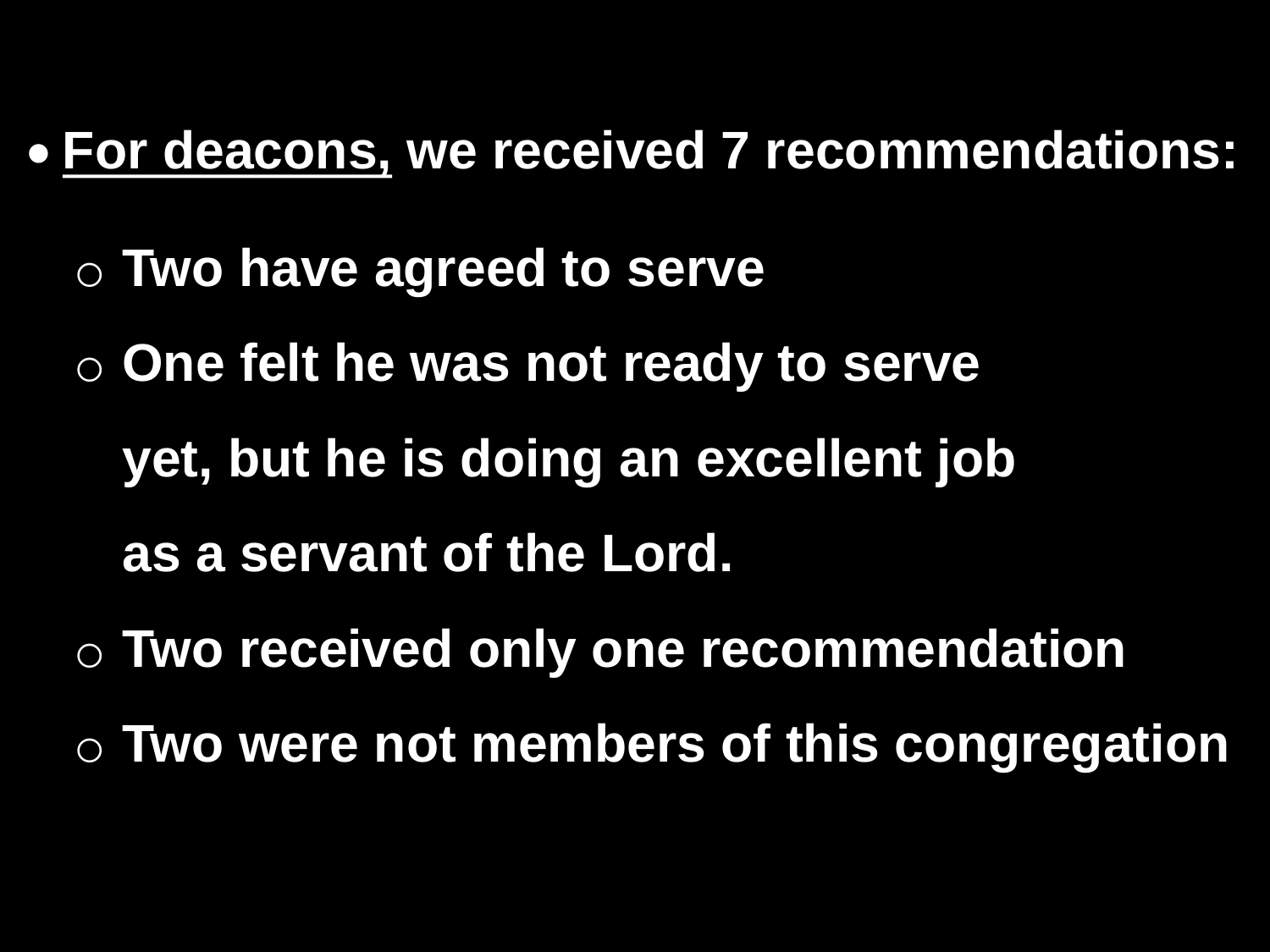**The following is a brief summation of some of the items discussed with each candidate**:

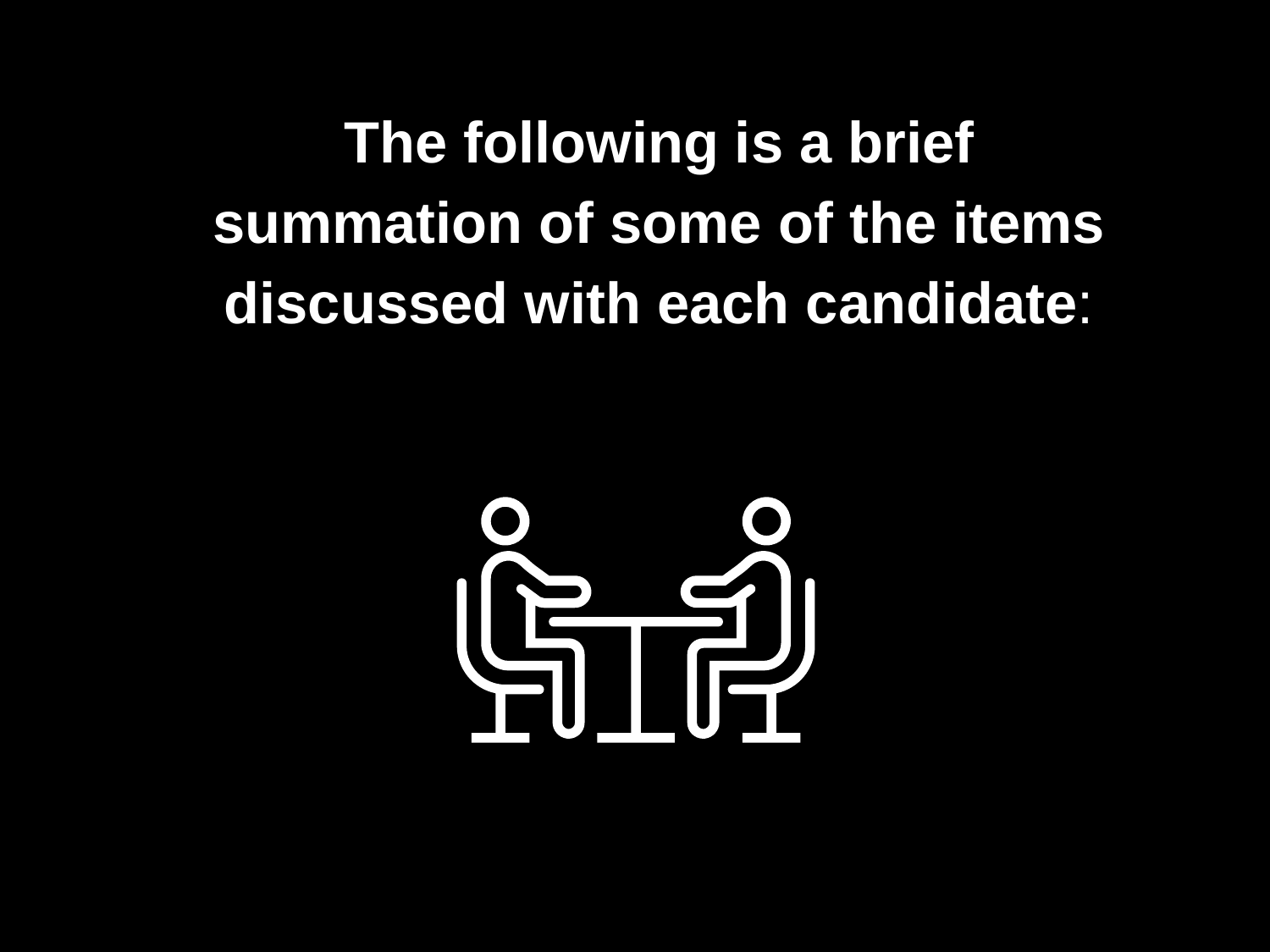# **Belief that the Bible is the inspired word of God recorded by men who were guided by the Holy Spirit**

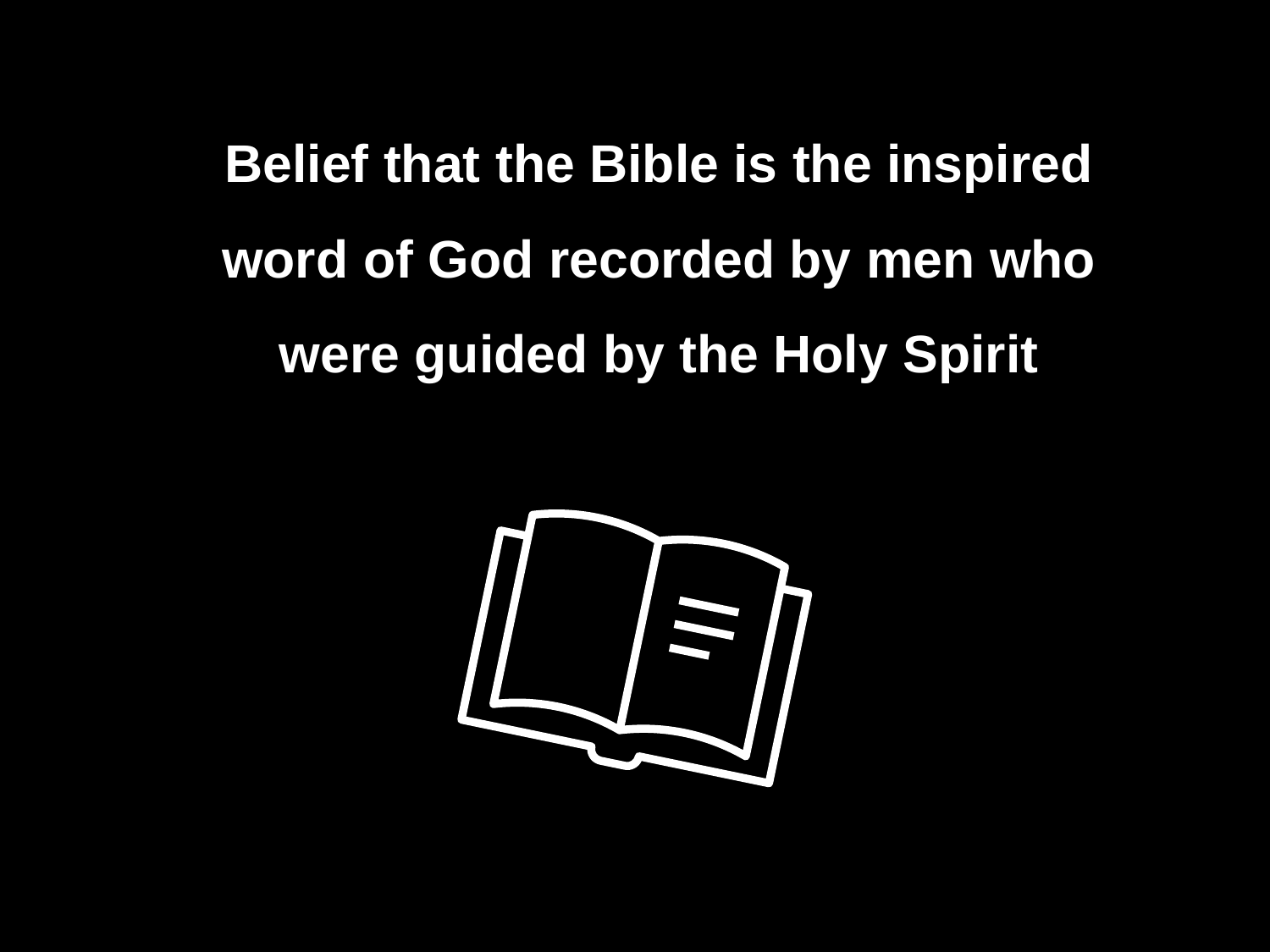16 All Scripture is God-breathed and is useful for teaching, rebuking, correcting and training in righteousness, <sup>17</sup> so that the servant of God may be thoroughly equipped for every good work.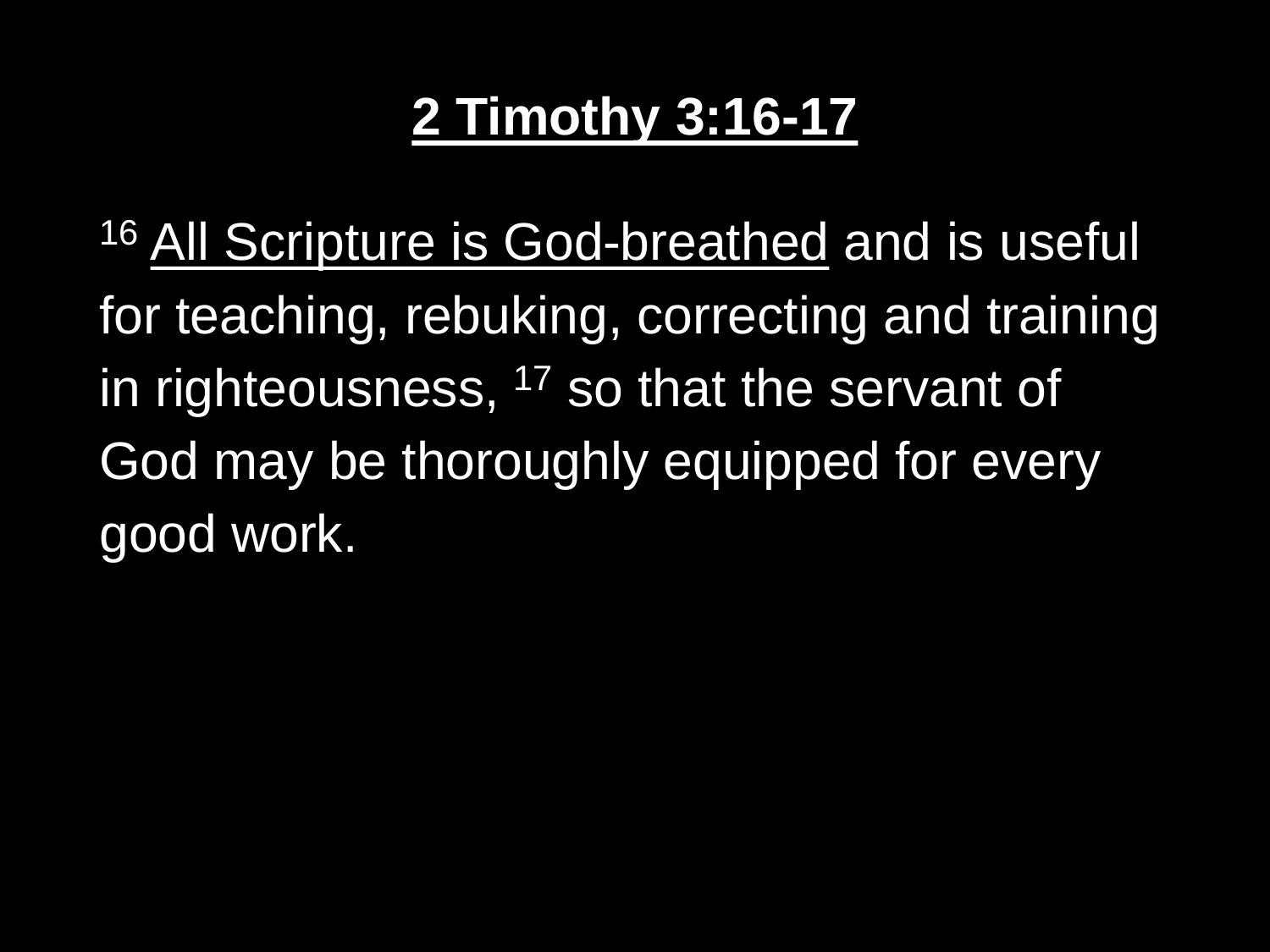#### **2 Peter 1:21**

For no prophecy was ever produced by the will of man, but men spoke from God as they were carried along by the Holy Spirit.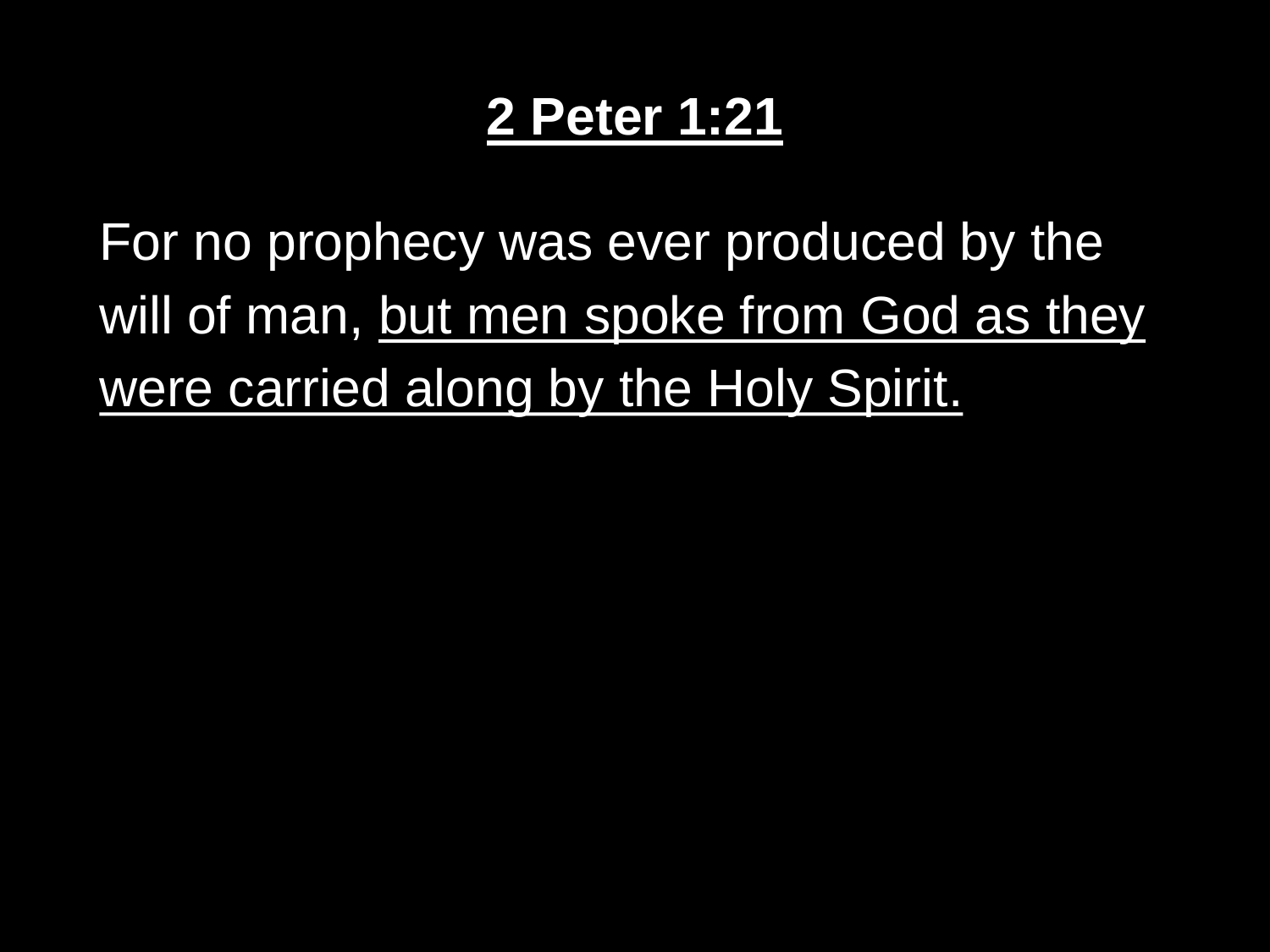#### **Revelation 22:18-19**

<sup>18</sup> I testify to everyone who hears the words of the prophecy contained in this book: If anyone adds to them, God will add to him the plagues described in this book. <sup>19</sup> And if anyone takes away from the words of this book of prophecy, God will take away his share in the tree of life and in the holy city that are described in this book.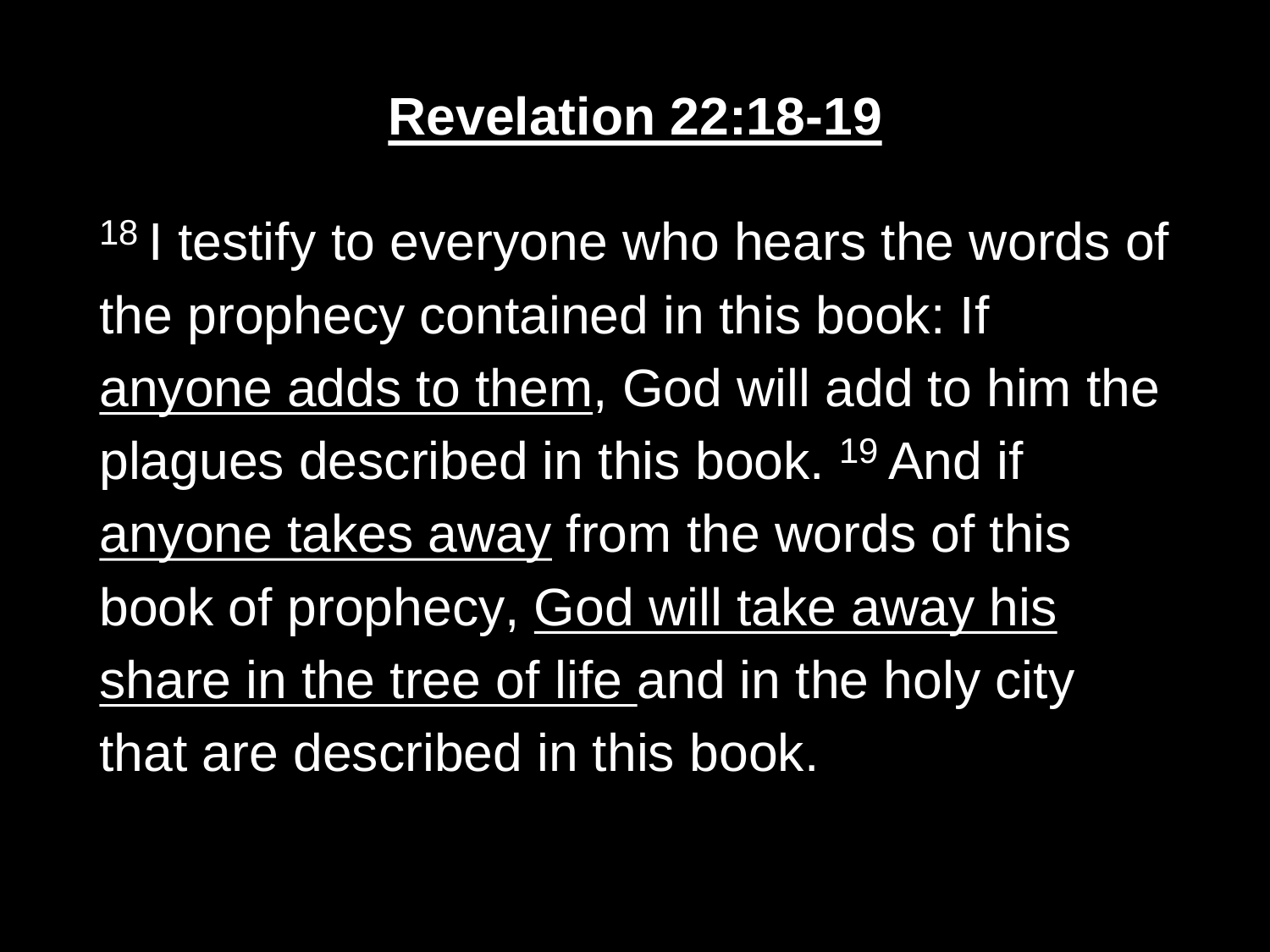**Belief that no one can be saved outside the church which Christ built;** 

**Also, that the obedience which brings one to the state of salvation is not complete until one is immersed in water for remission of sins.**

#### **Acts 4:12**

And there is salvation in no one else, for there is no other name under heaven given among people by which we must be saved.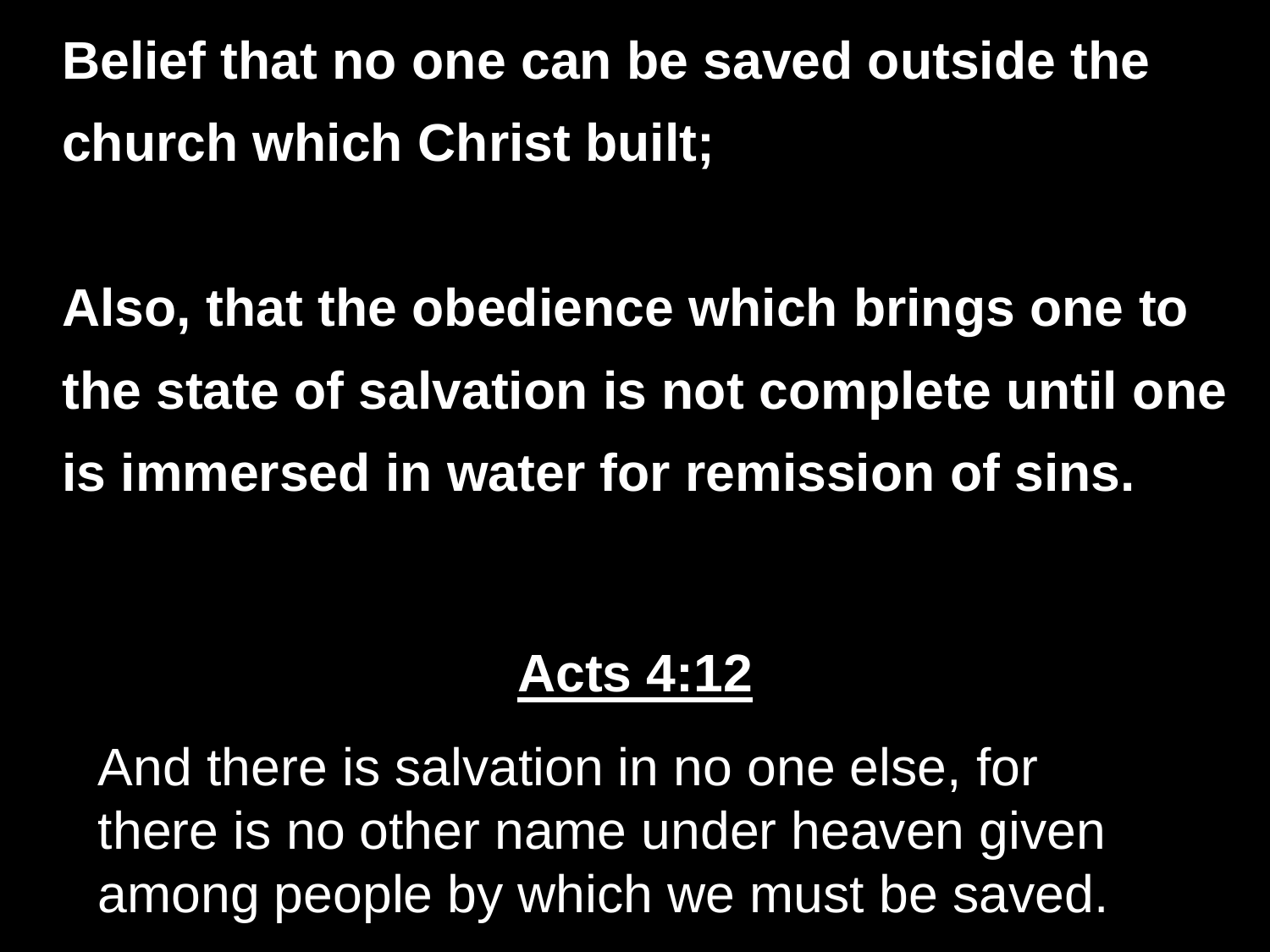# **Can anyone be saved outside of the church which Christ built?**

# The Bible makes it clear that there is only one body.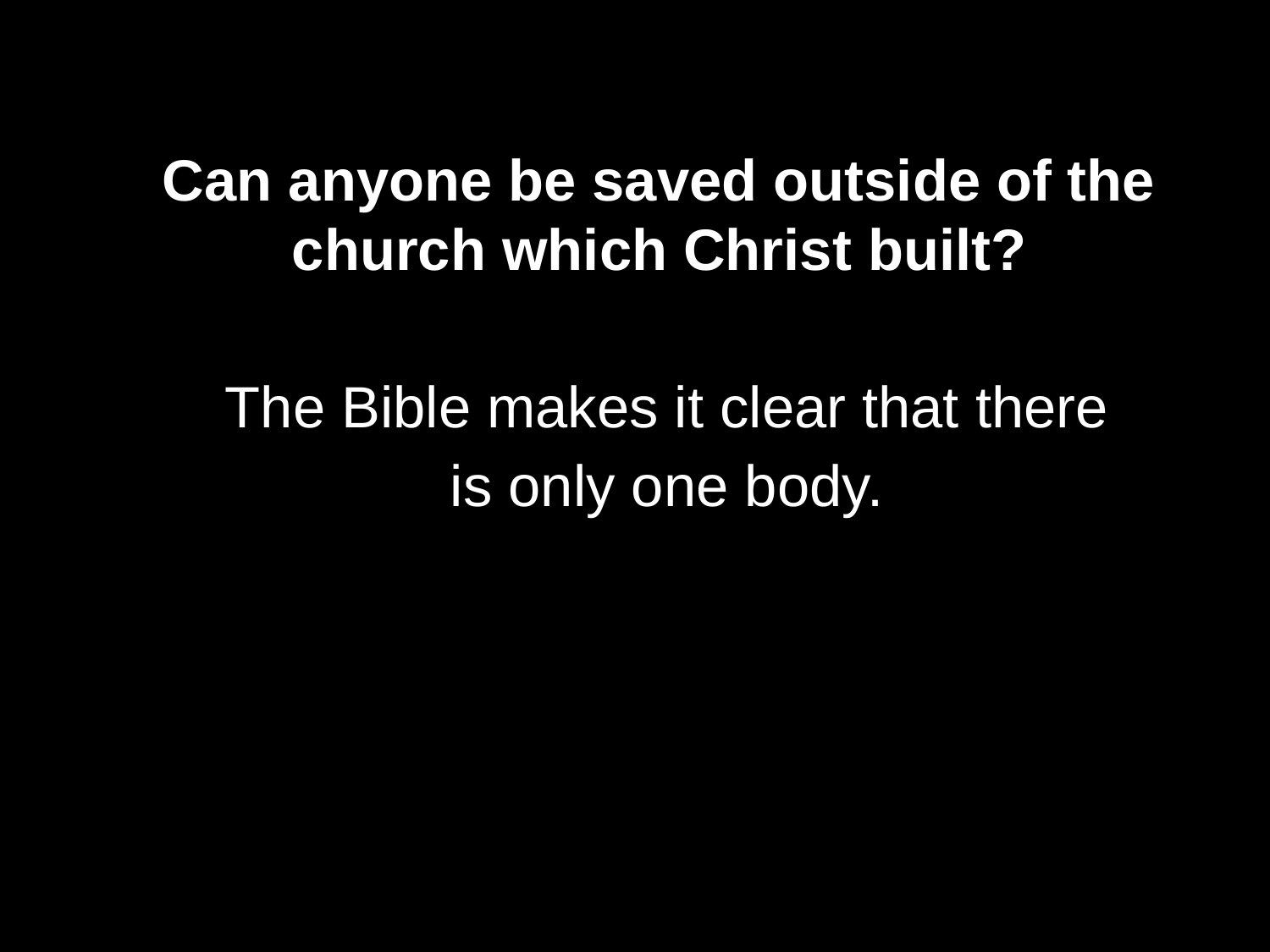#### **Ephesians 4:3-6**

Make every effort to keep the unity of the Spirit through the bond of peace. <sup>4</sup> There is one body and one Spirit, just as you were called to one hope when you were called; <sup>5</sup> one Lord, one faith, one baptism; <sup>6</sup> one God and Father of all, who is over all and through all and in all.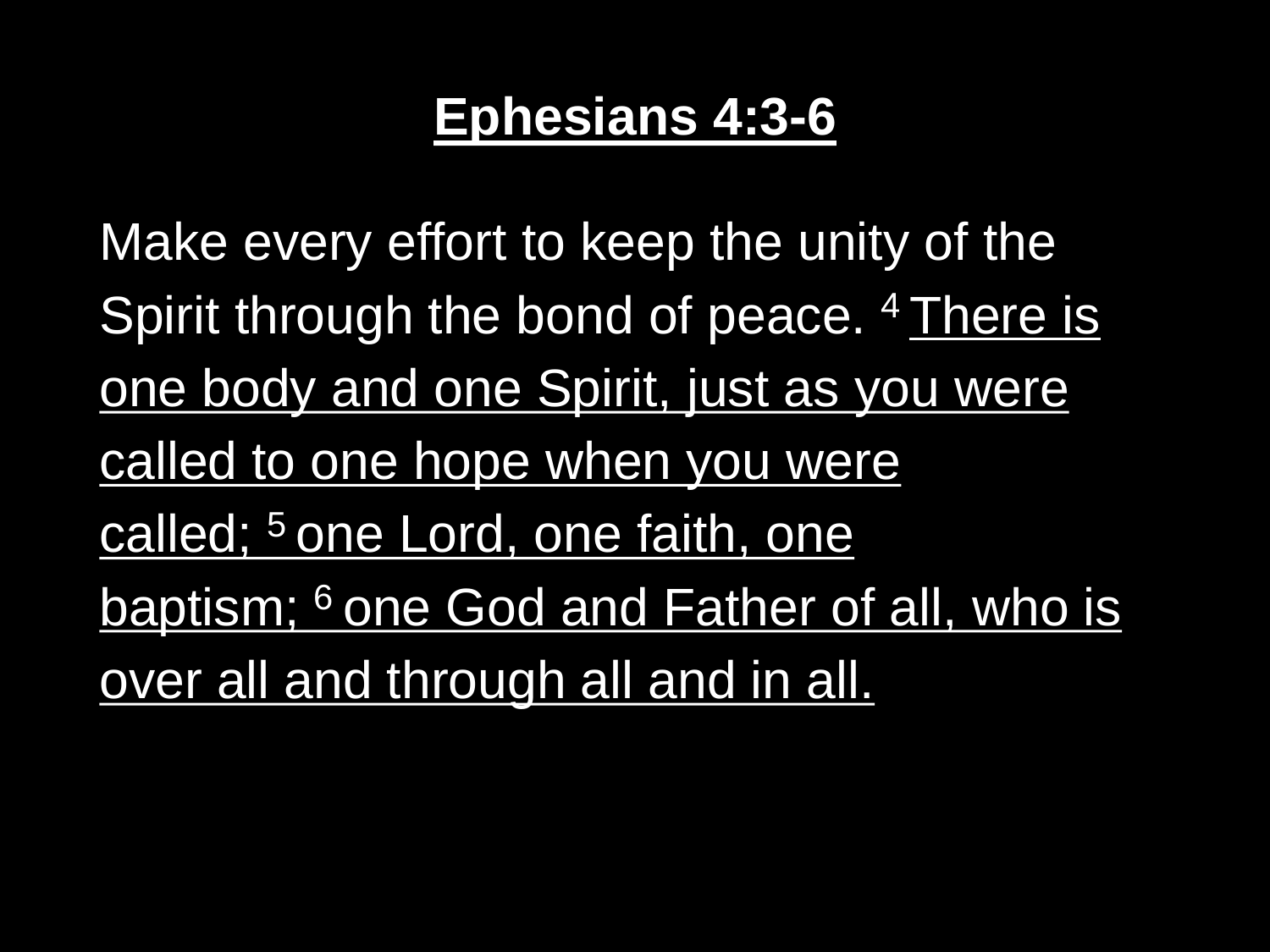#### **Colossians 1:18**

And He is the head of the body, the church. He is the beginning, the firstborn from the dead, that in everything he might be preeminent.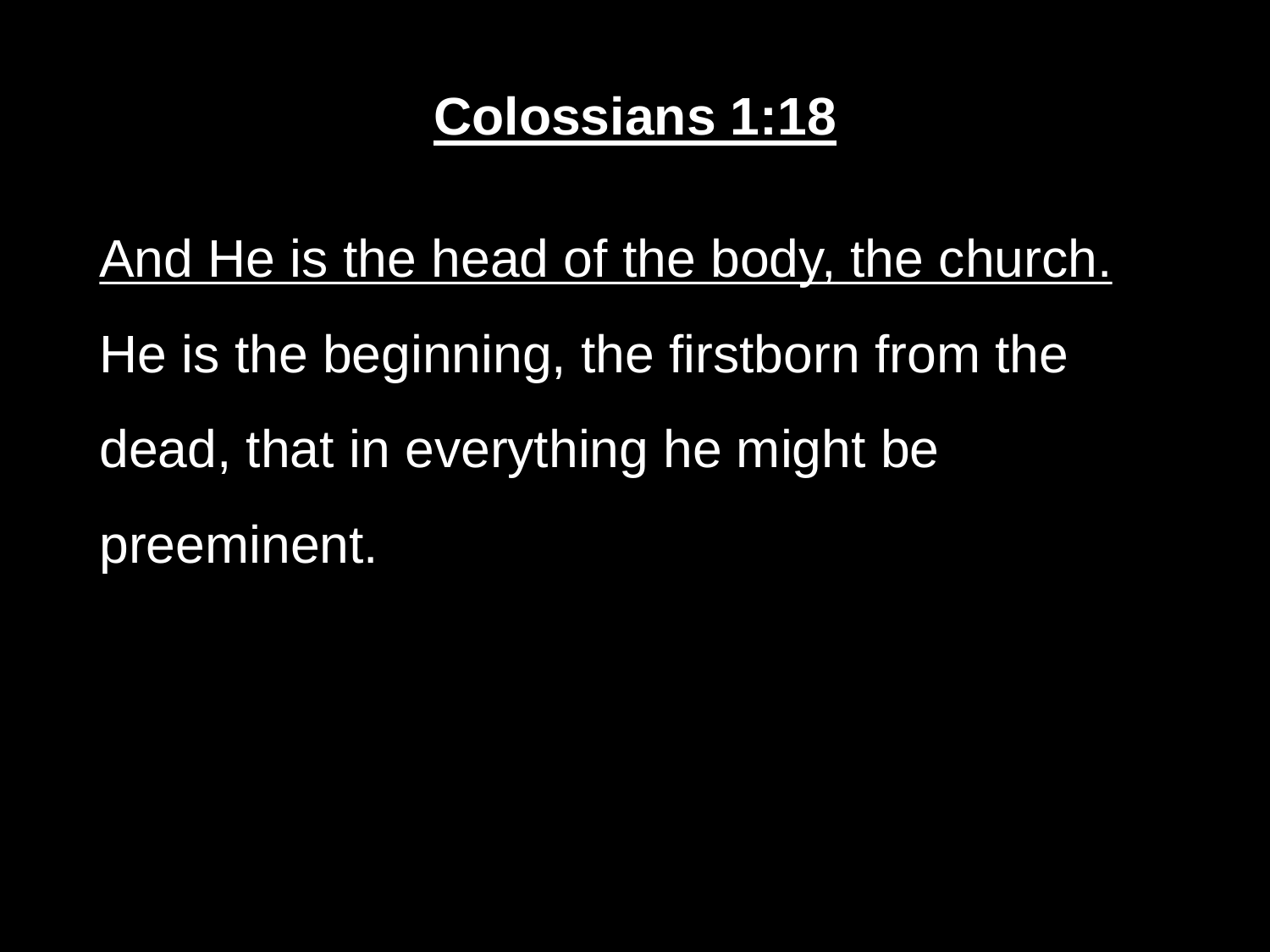# **Can one be saved without being immersed in water for the remission of sins?**

The Bible is very clear on baptism being necessary for us to be saved.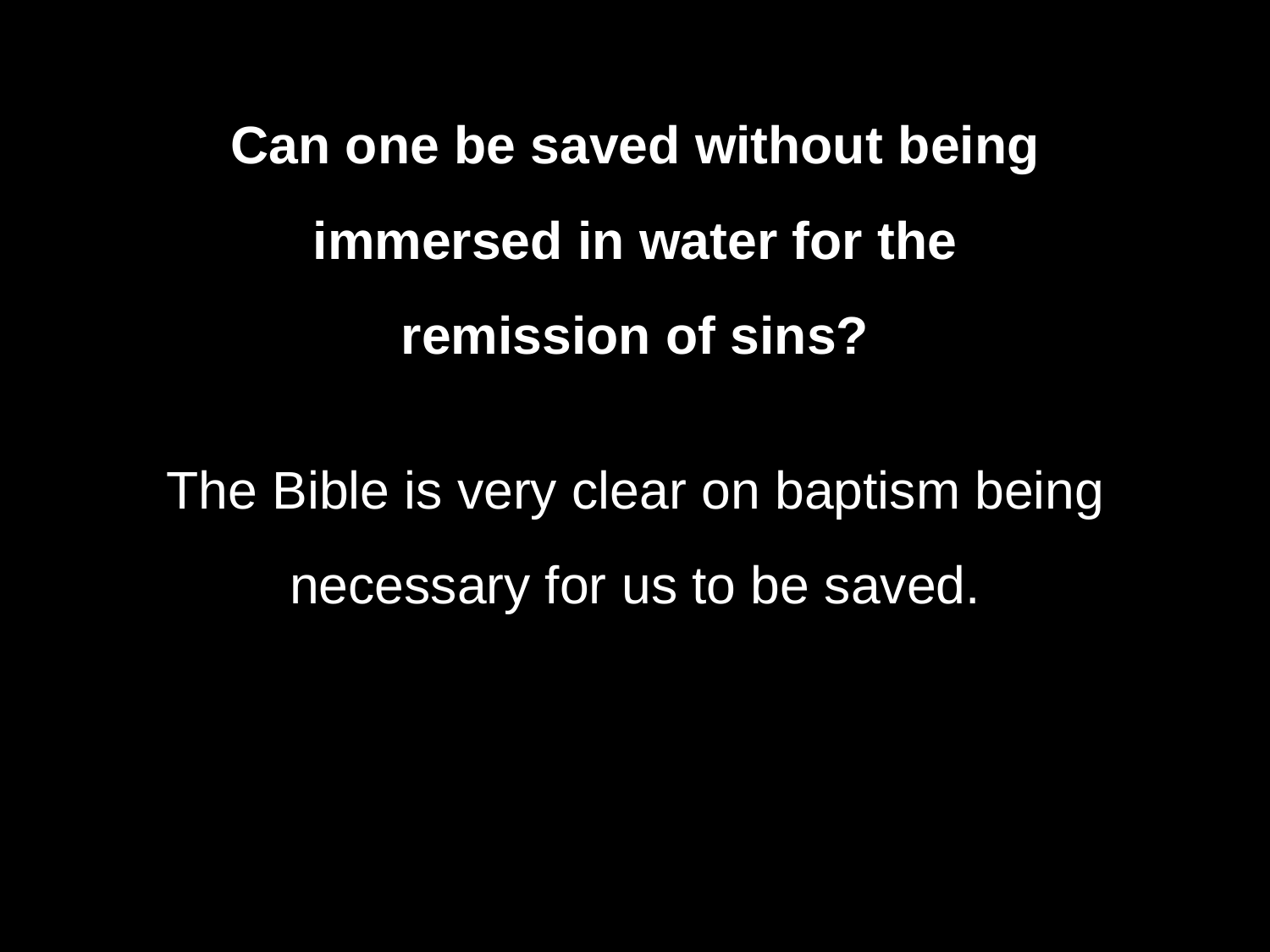#### **1 Peter 3:20-22**

God waited patiently in the days of Noah while the ark was being built. In it only a few people, eight in all, were saved through water, and this water symbolizes baptism that now saves you also...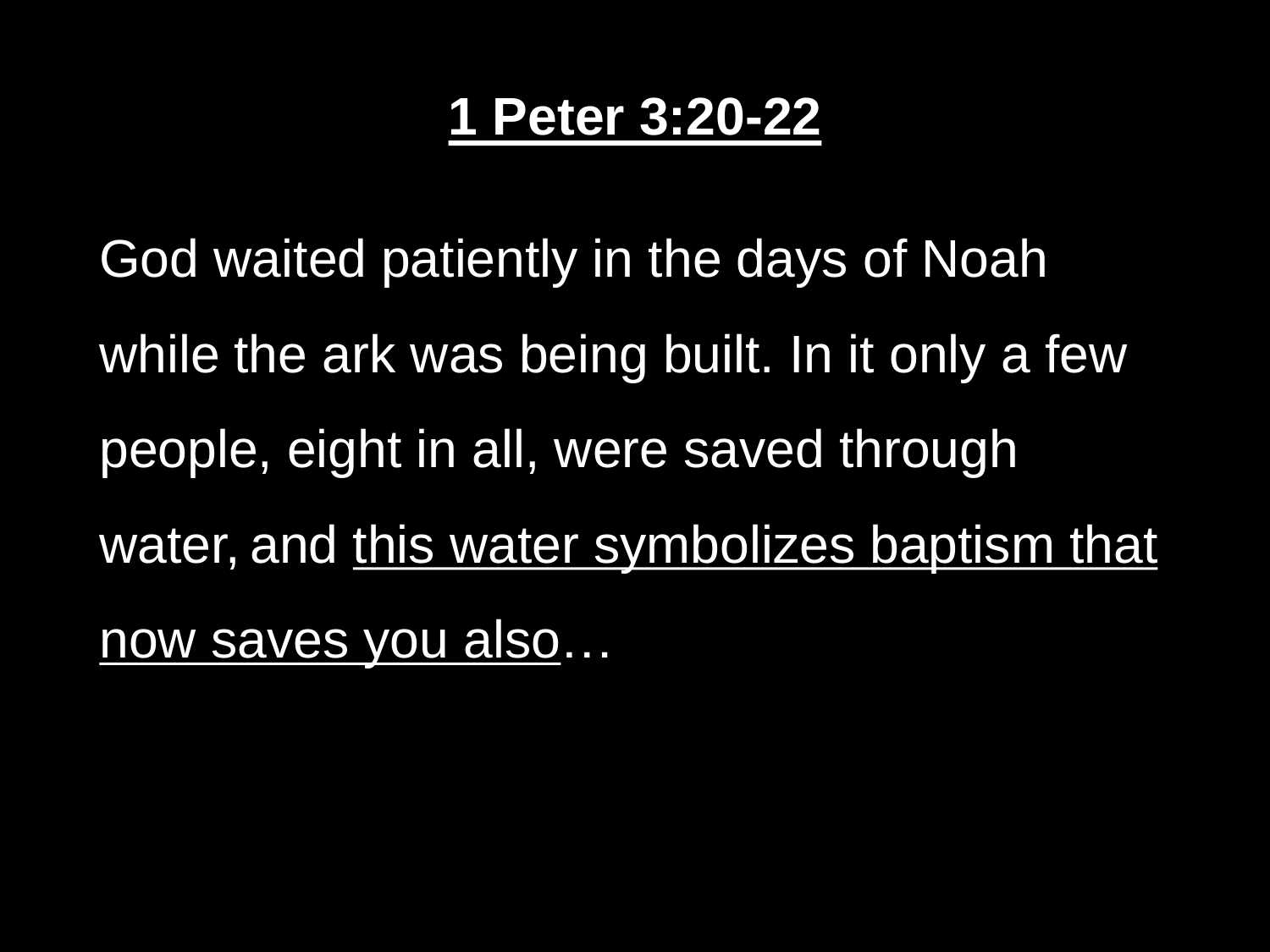### **The role of women in the Church**

As far as worship assembly goes,

# **1 Corinthians 14:34-35**

Women are not allowed to speak, but must be in submission, as the law says. If they want to inquire about something, they should ask their own husbands at home; for it is disgraceful for a woman to speak in the church.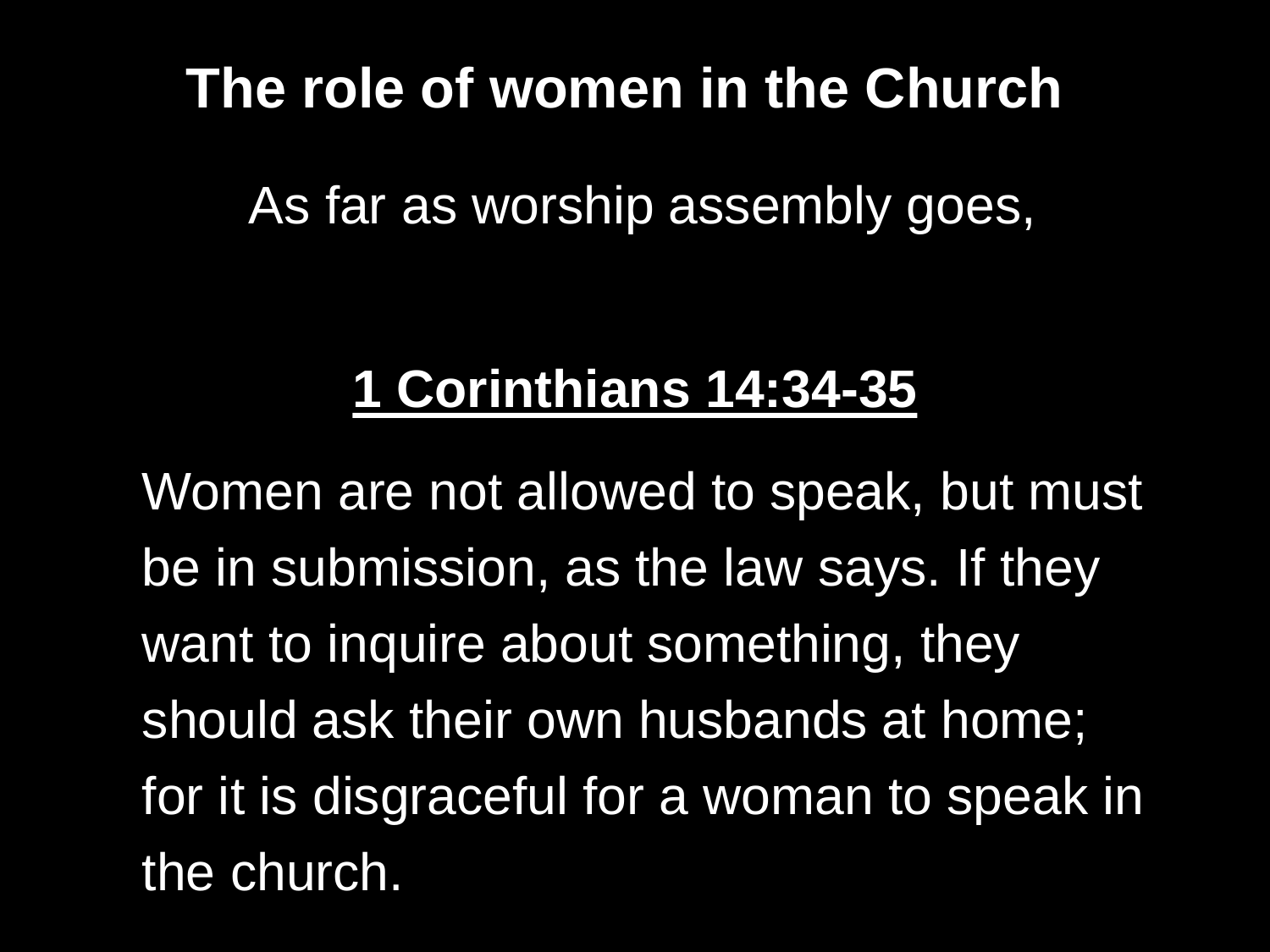# **Discussion of New Testament teaching about marriage**

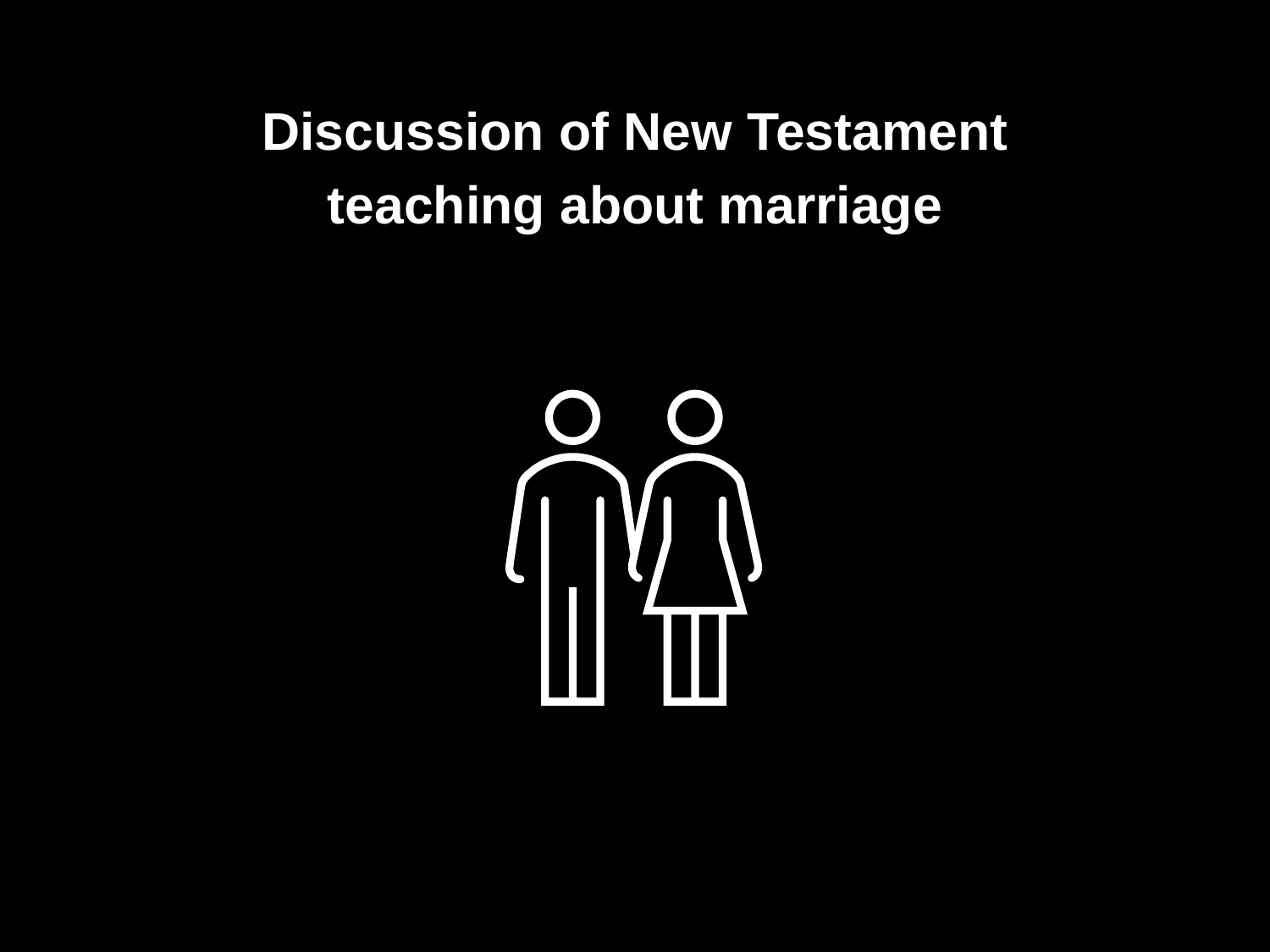# **Marriage is between one natural born man and one natural born woman**

#### **Matthew 19:4-6**

<sup>4</sup> He answered, "Have you not read that from the beginning the Creator made *them male and female*, <sup>5</sup> and said, '*For this reason a man will leave his father and mother and will be united with his wife, and the two will become one flesh*'?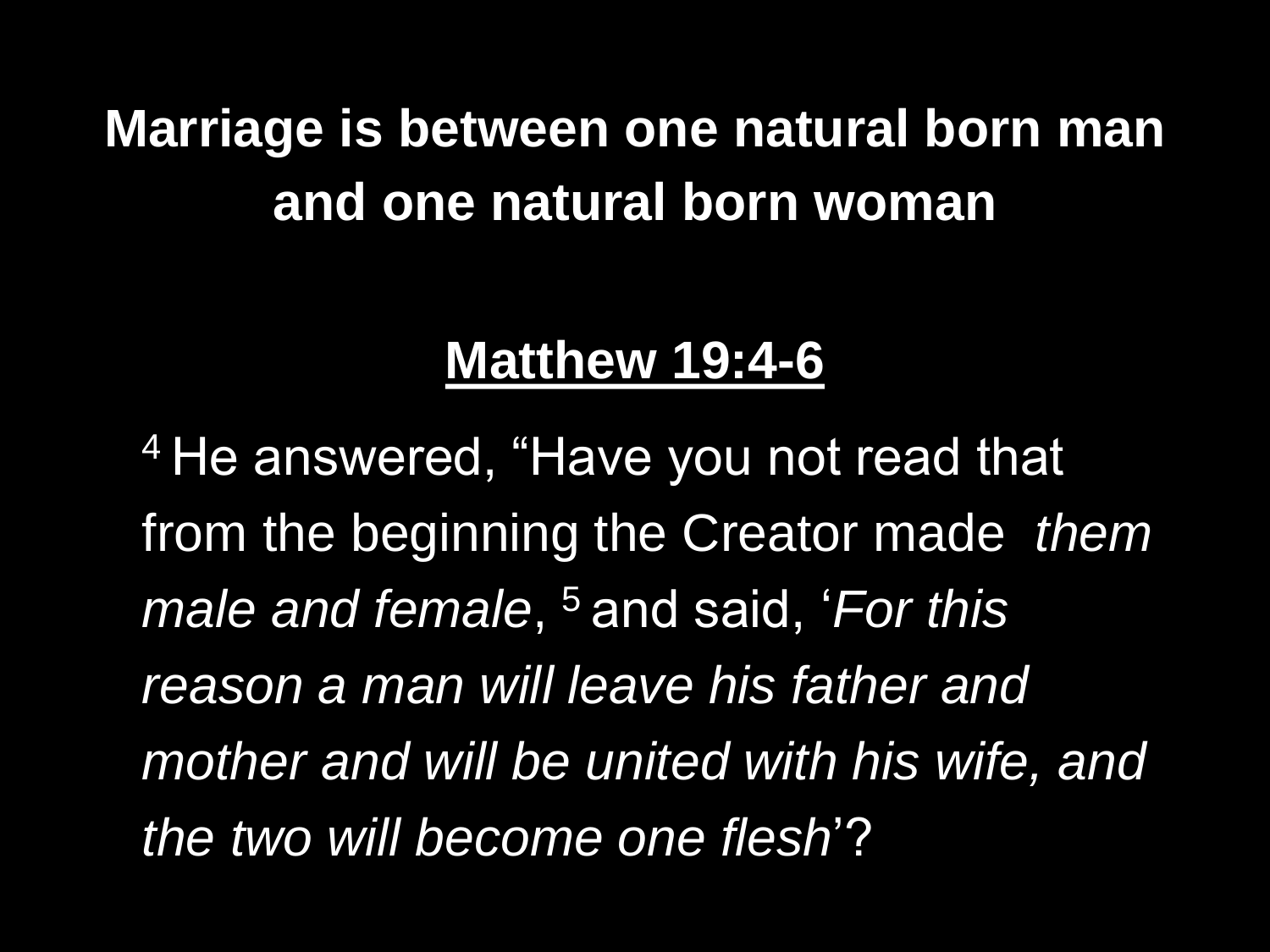#### **God's position on same sex marriage**

#### **Jude 6 & 7**

<sup>6</sup> And the angels who did not stay within their own position of authority, but left their proper dwelling, he has kept in eternal chains under gloomy darkness until the judgment of the great day. <sup>7</sup> So also Sodom and Gomorrah and the neighboring towns, since they indulged in sexual immorality and pursued unnatural desire in a way similar to these angels, are now displayed as an example by suffering the punishment of eternal fire.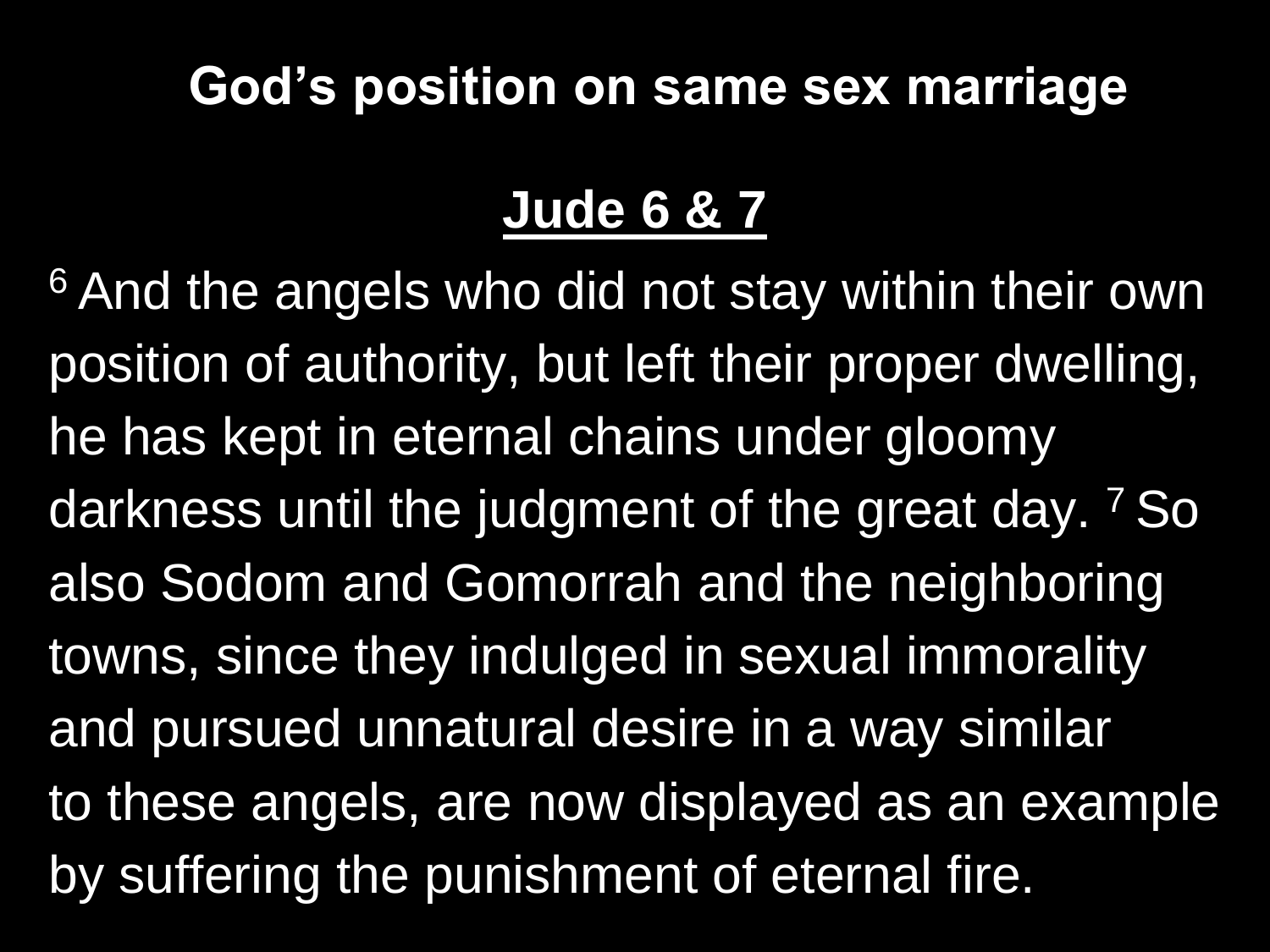# **Old and New Testament teaching about Homosexual relationships**

(Lev.18:22 & Romans 1:26-27 & 1Cor. 6:16-20)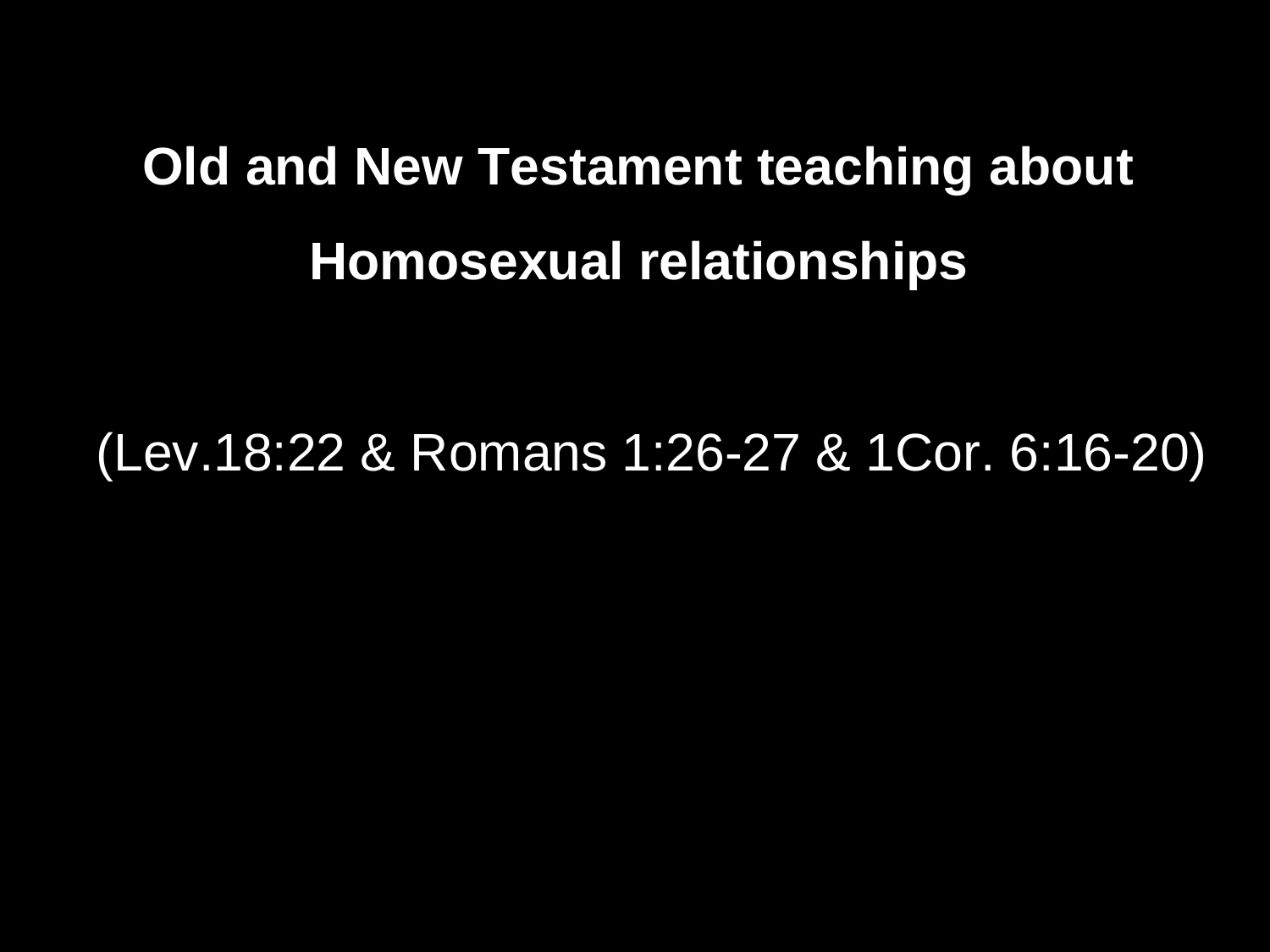#### **Romans 1:24-28**

<sup>24</sup> Therefore God gave them over in the desires of their hearts to impurity, to dishonor their bodies among themselves. <sup>25</sup> They exchanged the truth of God for a lie and worshiped and served the creation rather than the Creator, who is blessed forever! Amen.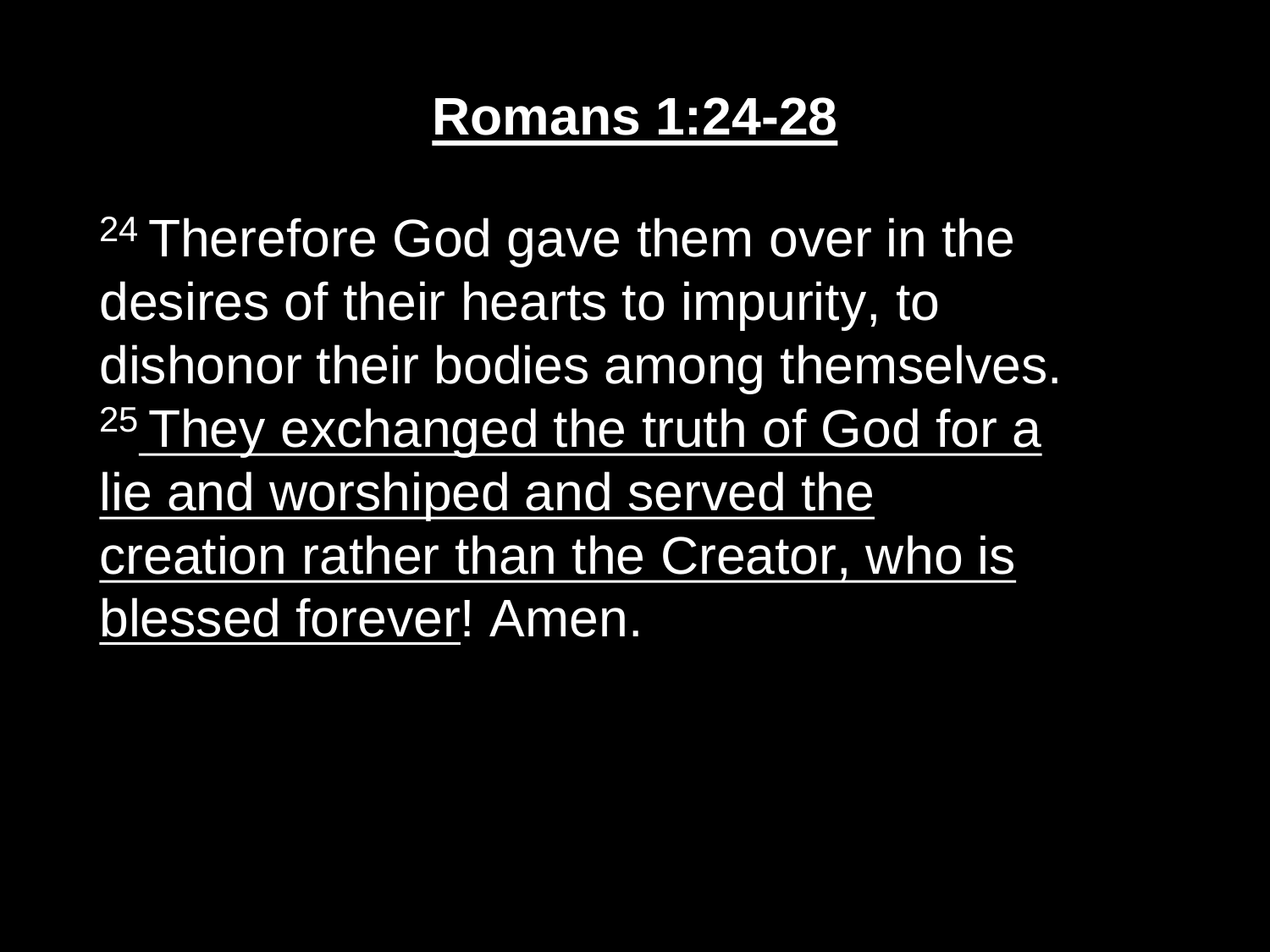#### **Romans 1:24-28**

<sup>26</sup> For this reason God gave them over to dishonorable passions**.** For their women exchanged the natural sexual relations for unnatural ones, <sup>27</sup> and likewise the men also abandoned natural relations with women and were inflamed in their passions for one another.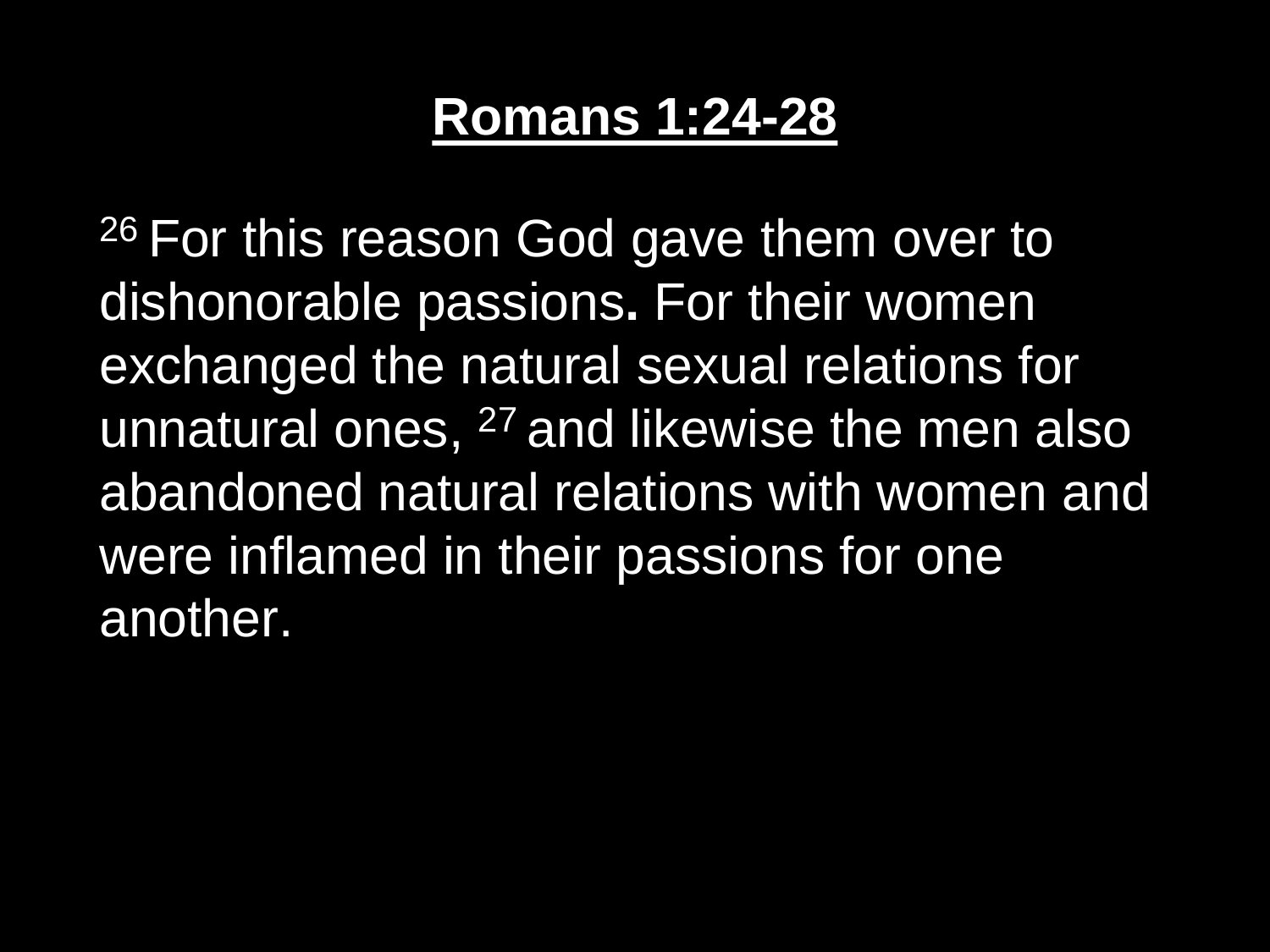#### **Romans 1:24-28**

Men committed shameless acts with men and received in themselves the due penalty for their error. <sup>28</sup> And just as they did not see fit to acknowledge God, God gave them over to a depraved mind, to do what should not be done.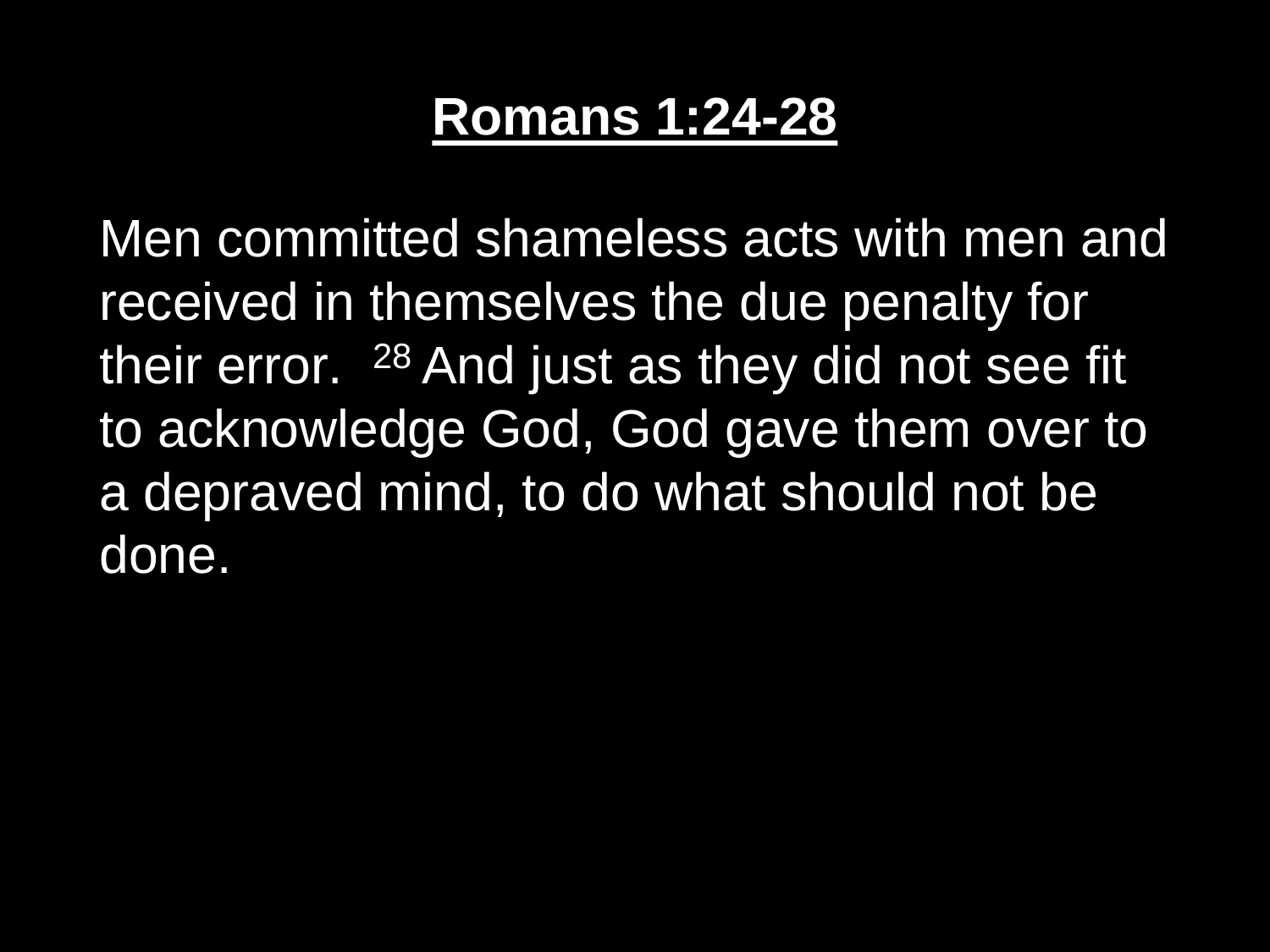**Remarriage that results in adultery** (Romans 7:3, Mathew 5:32, and 1 Cor 7:10-11)

#### **Romans 7:3**

 $3$  So then, if she is joined to another man while her husband is alive, she will be called an adulteress. But if her husband dies, she is free from that law, and if she is joined to another man, she is not an adulteress.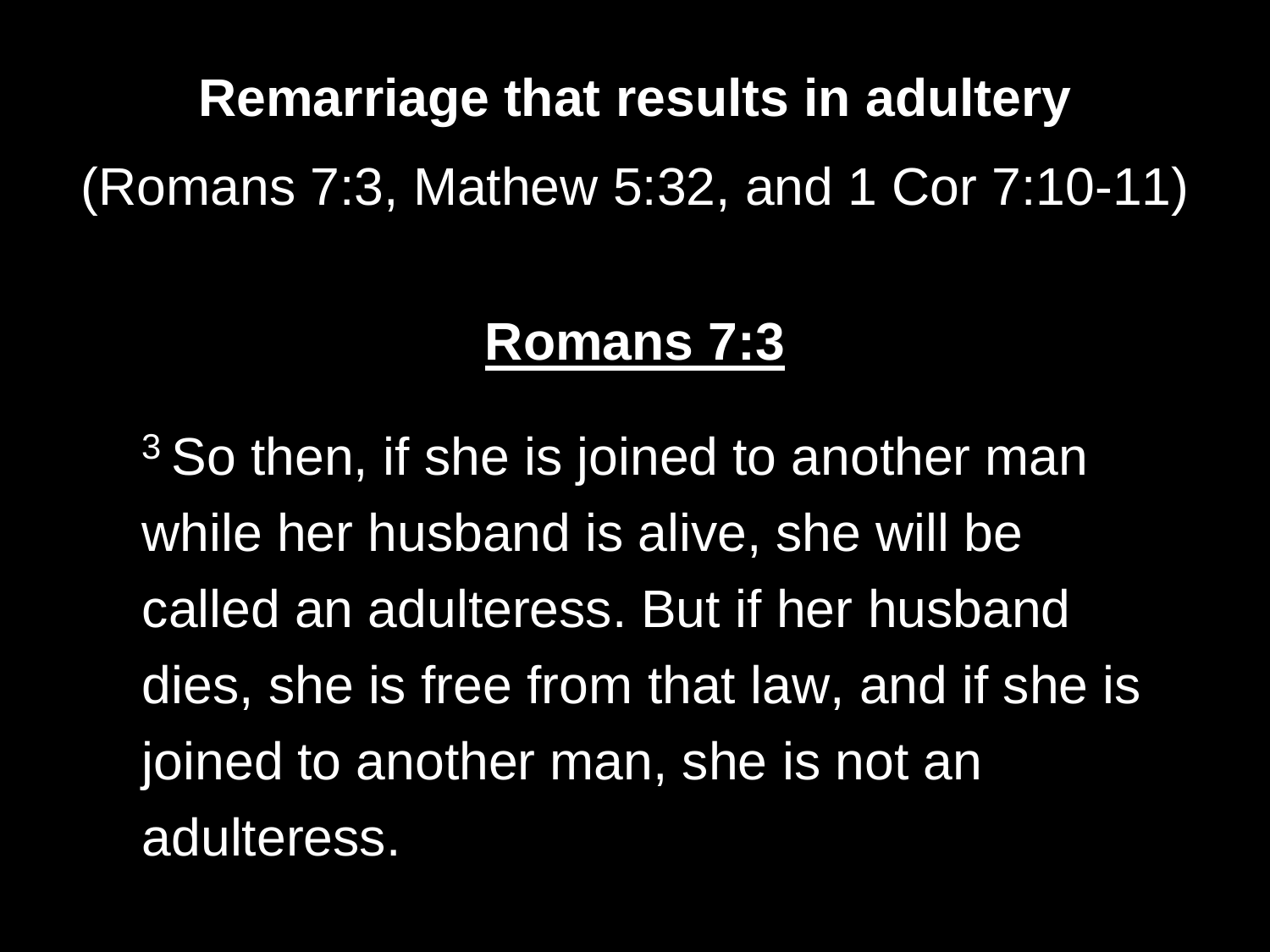**The following points address Sin and Forgiveness**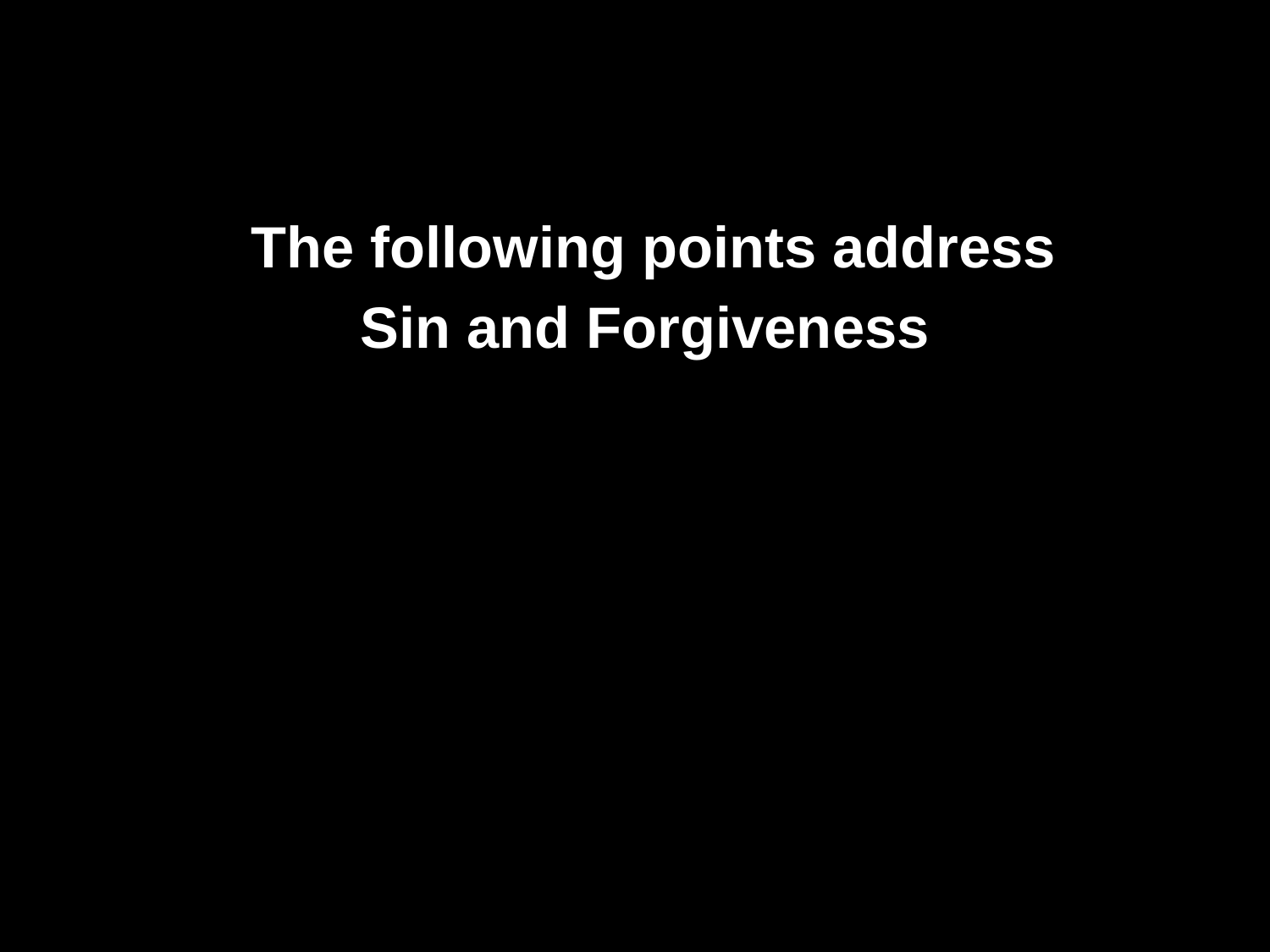# **How should members of the Lord's church respond to a brother/sister who has wronged us personally?**

#### **Matthew 6:14-15**

14 For if you forgive others their trespasses, your heavenly Father will also forgive you, <sup>15</sup> but if you do not forgive others their trespasses, neither will your Father forgive your trespasses.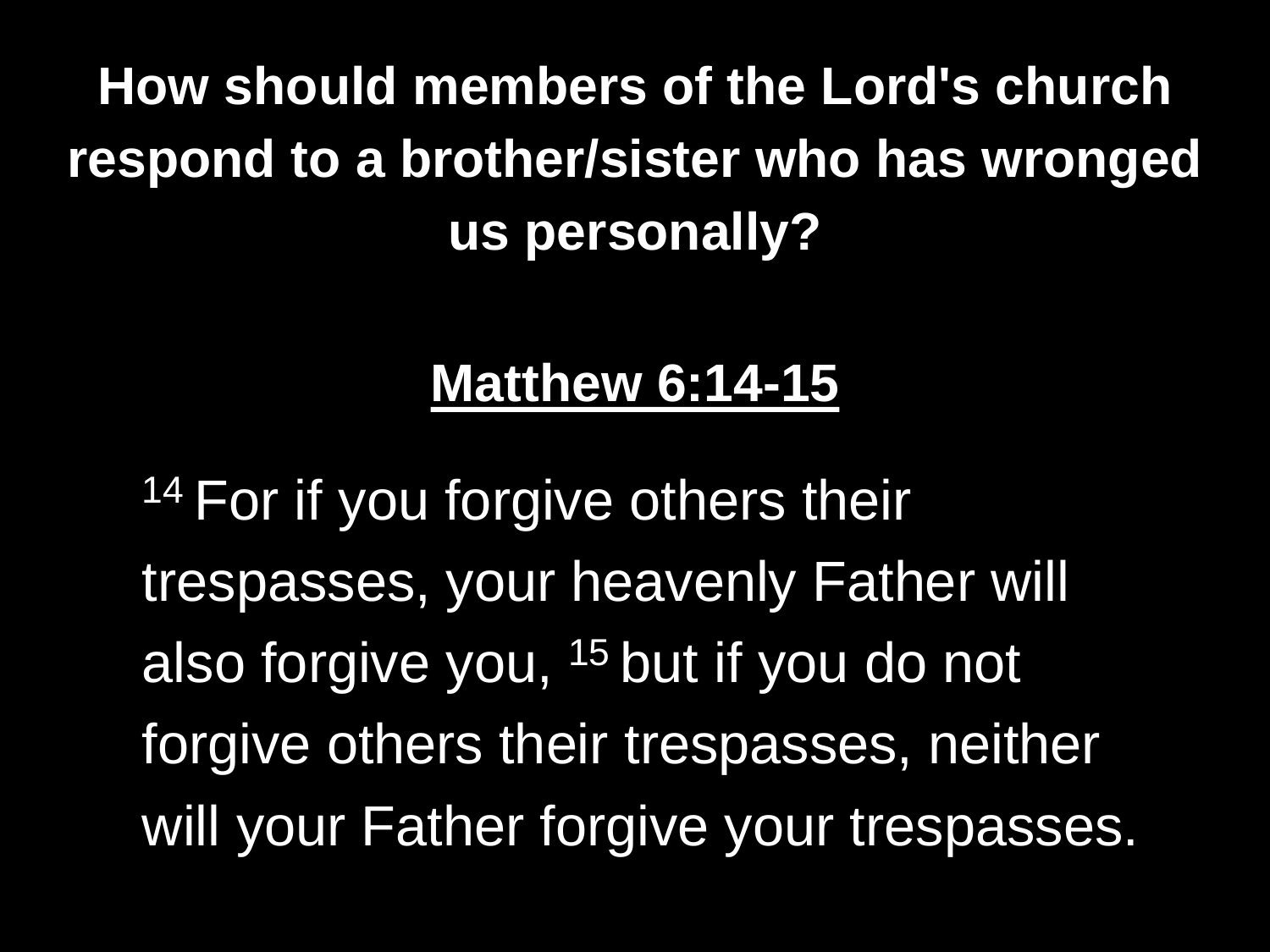# **How should members of the Lord's church respond to a brother/sister who is caught up in sin?**

## **Galatians 6:1**

Brothers, If anyone is caught in any transgression, you who are spiritual should restore him in a spirit of gentleness. Keep watch lest you be tempted. (If they repent, we should forgive them, love them, and restore them to the church.)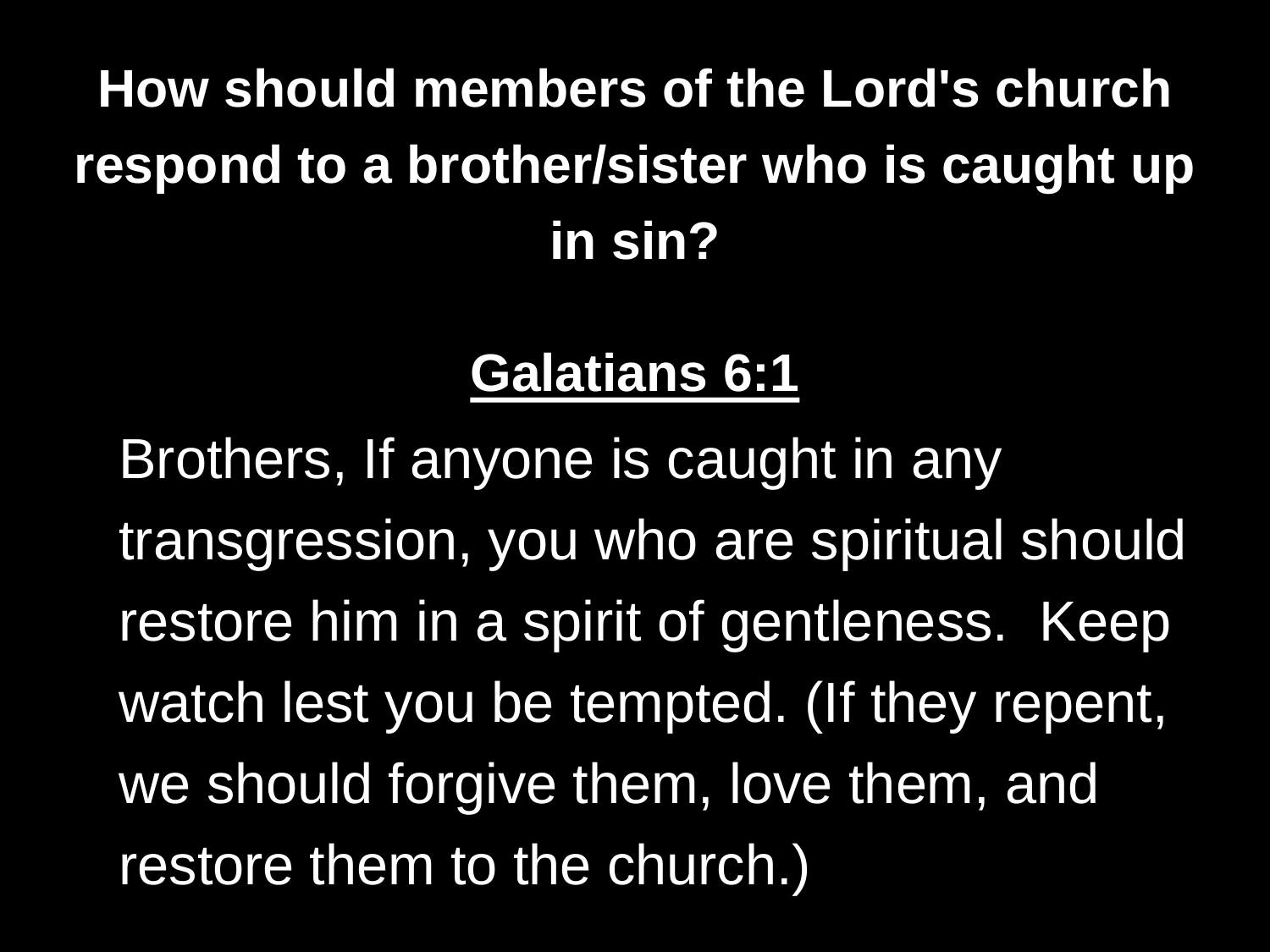# **If a brother or sister has wronged you, what are you to do?**

#### **Matthew 18:15-17**

If your brother sins against you, go tell him his fault, between you and him alone. If he listens to you, you and have gained your brother. <sup>16</sup> But if he does not listen, take one or two others along with you, that every charge may be established by the evidence of two or three witness. <sup>17</sup> If he refuses to listen to them, tell it to the church, let him be with you as a Gentile and a tax collector.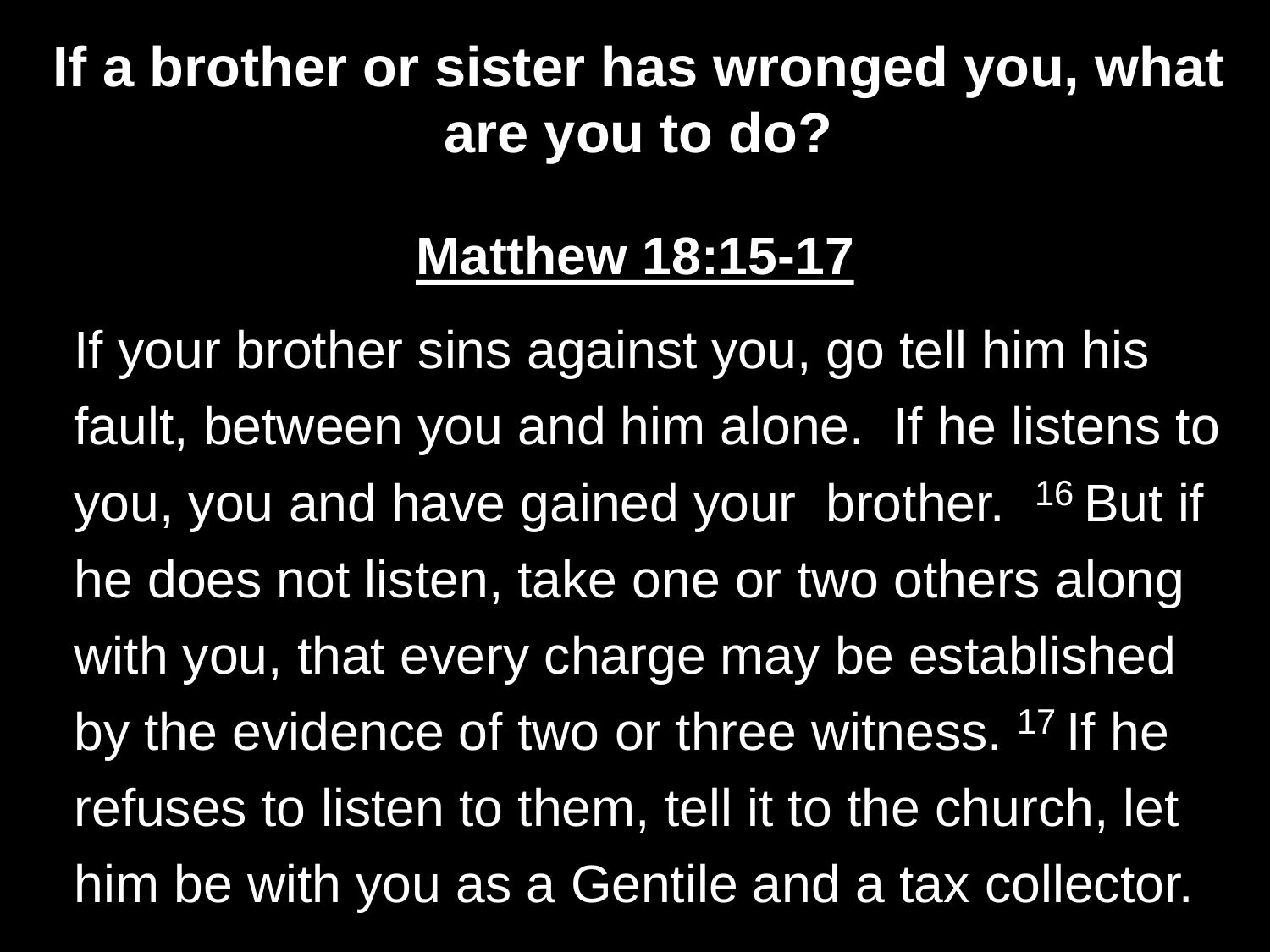**Discipline** is a responsibility placed upon the church by the writers of the New Testament to make every effort to see that each one gets to enjoy eternity in heaven.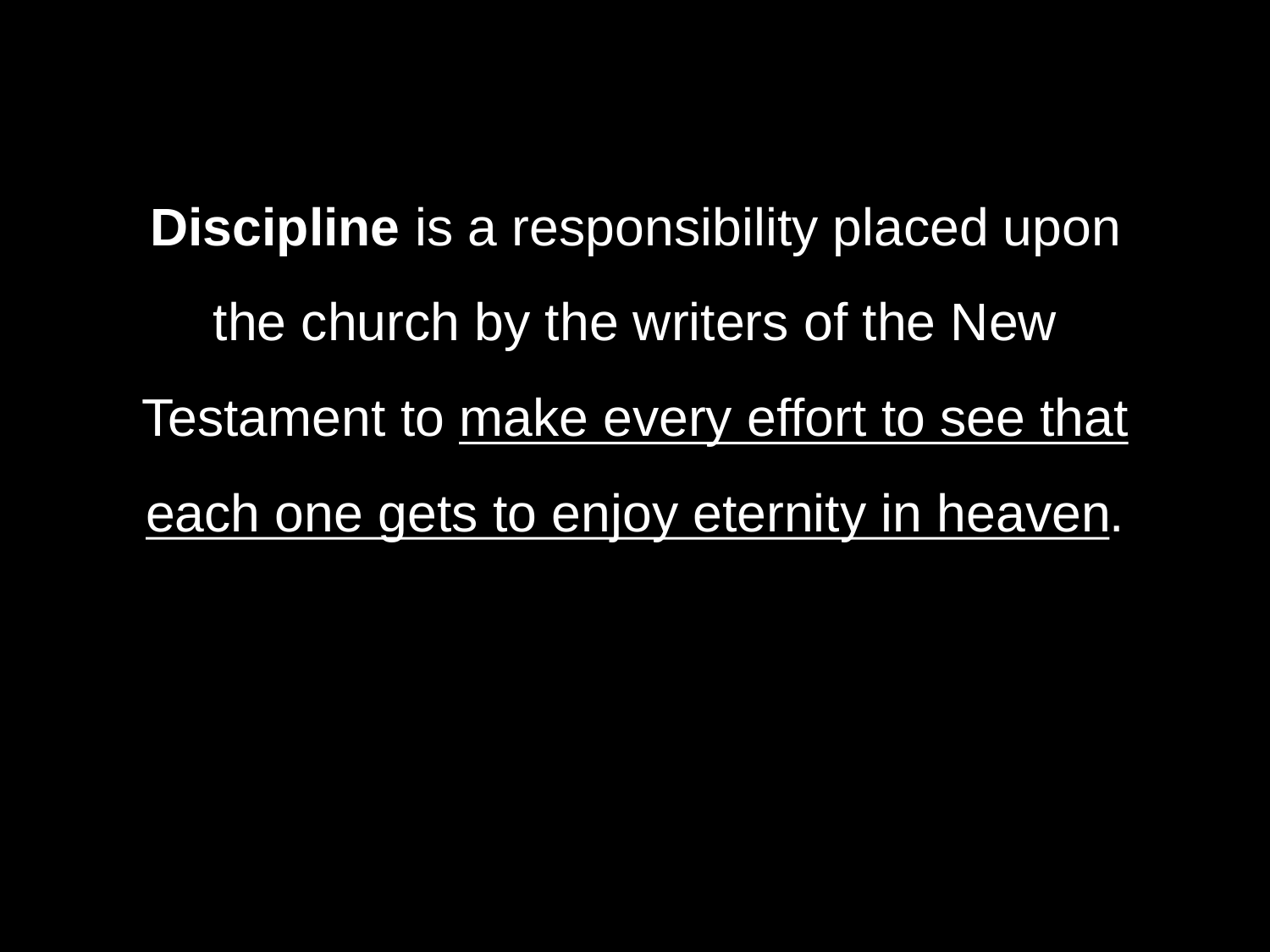Scripture teaches that Christians are to live a lifestyle that brings glory to God (Matt. 5:16). When one lives in a manner that is inconsistent with those biblical standards, church discipline may be exercised as found in Scripture (Matt. 18:15-18; Rom. 16:17; 1 Cor. 5:1ff).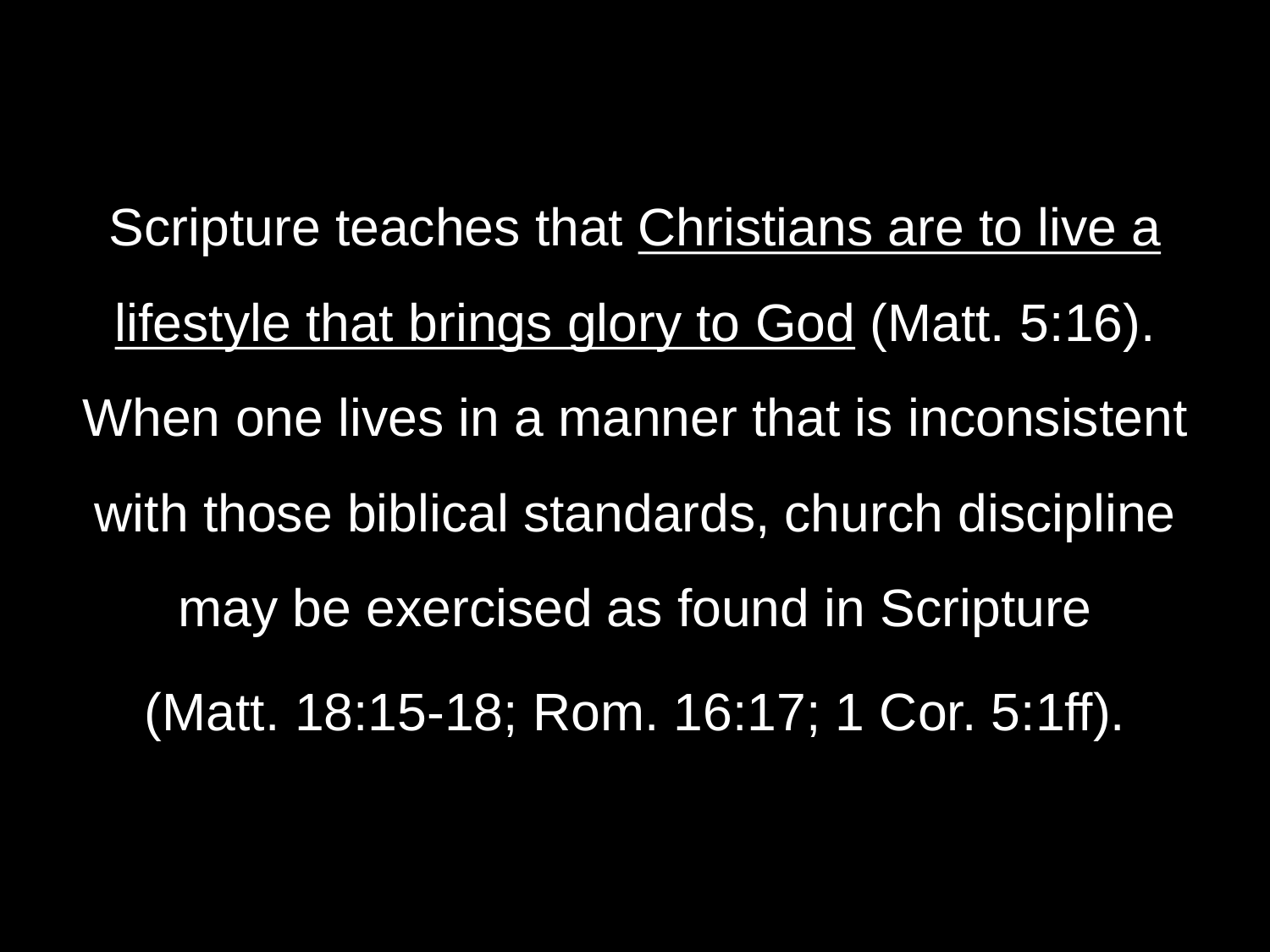There are several steps that show love and patience, but if one remains unrepentant and in rebellion to the way and will of the Lord, a last step of withdrawal of member fellowship may be necessary.

(1 Corinthians 5:6-7; 2 Thessalonians 3:6)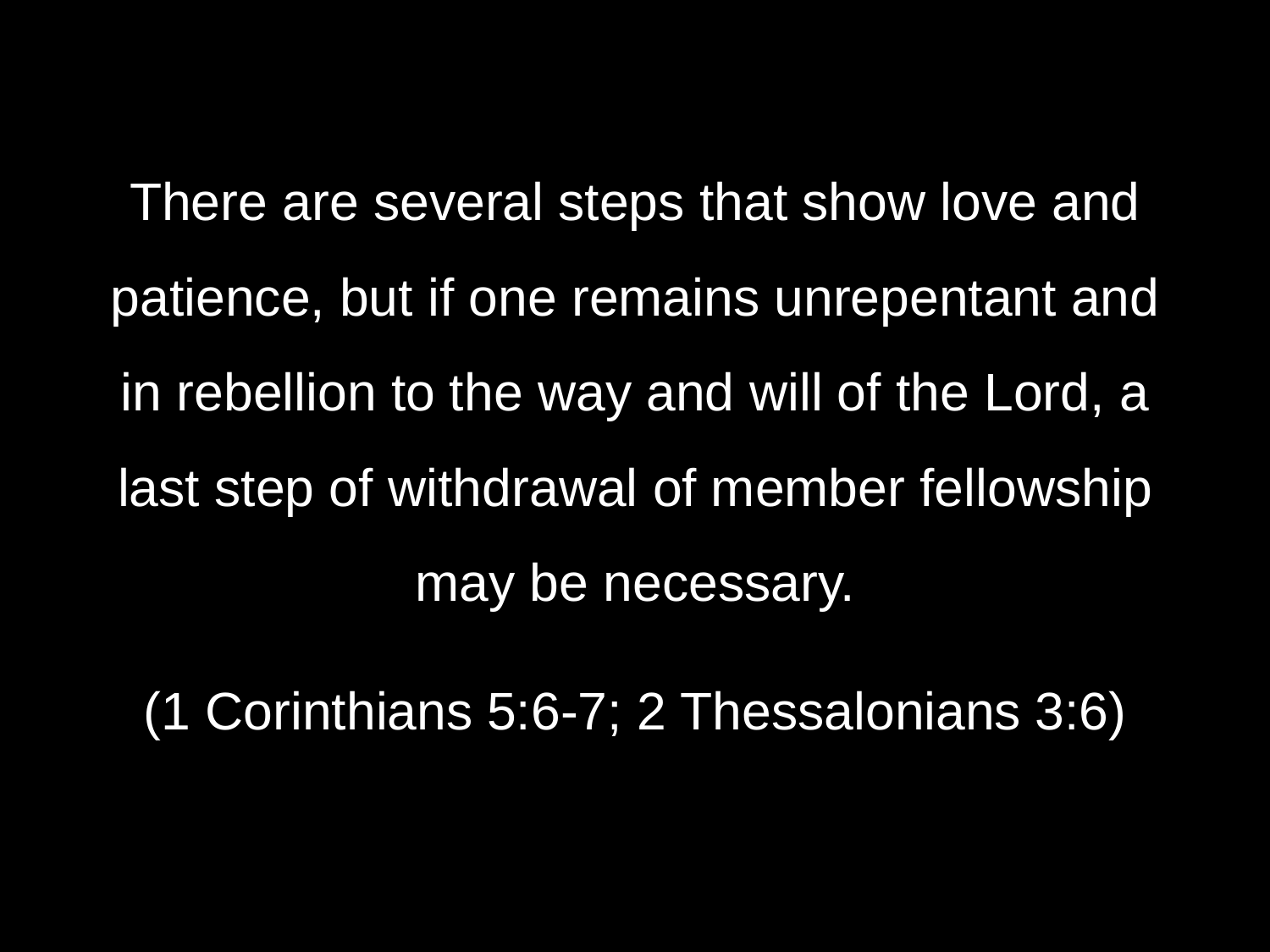Even that is done with the aim of a change of lifestyle and restoration to the fellowship of the congregation.

(2 Corinthians 2:1-11; 7:8-12)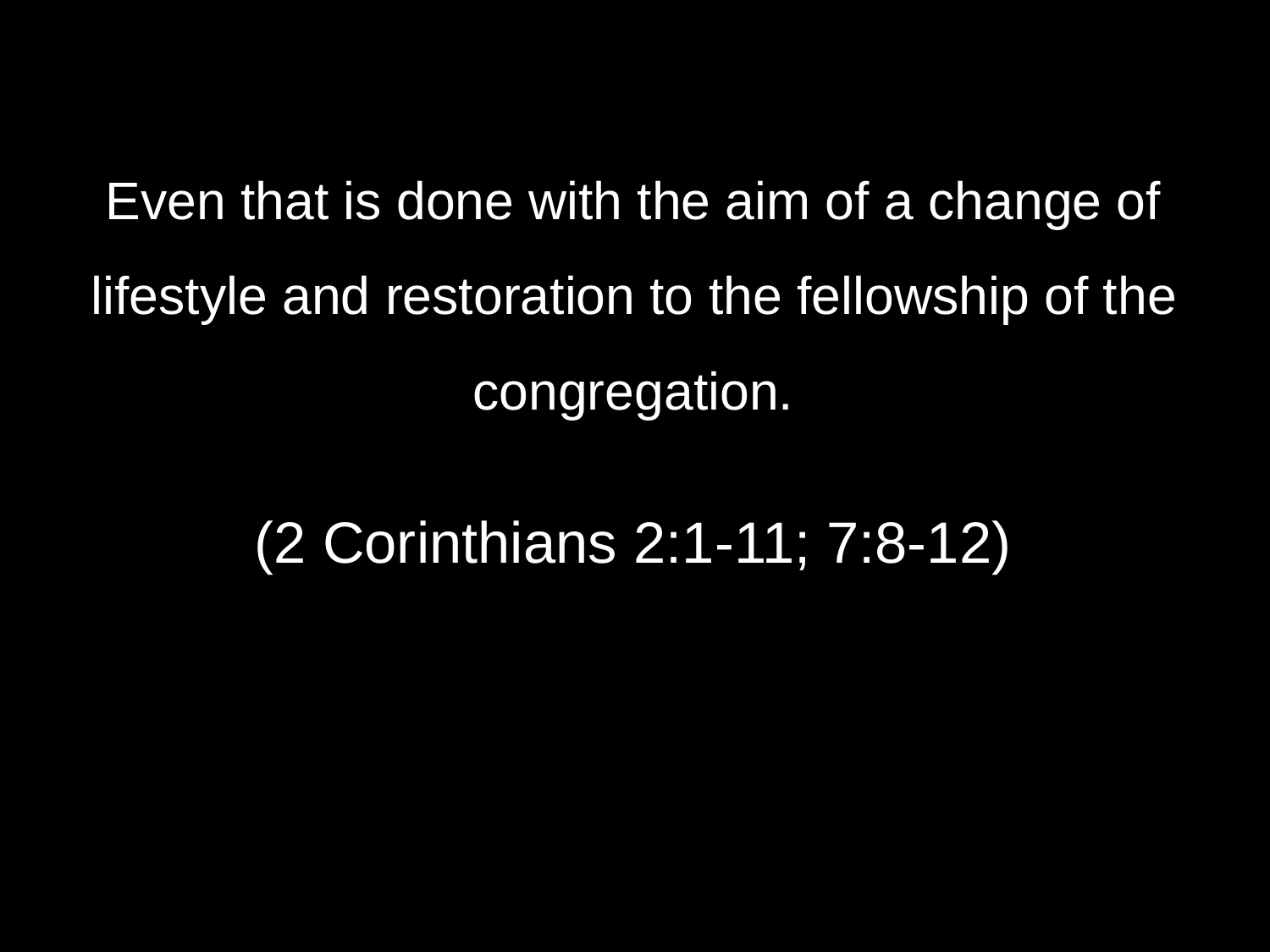# **Elders**

The Church's organization has Christ as its **Head** (Colossians 1:18) and is guided by an **eldership**. The elders (plural) are spiritually minded men of the local congregation who satisfy the qualifications as stated in 1 Timothy 3:2-7 and Titus 1:6-9.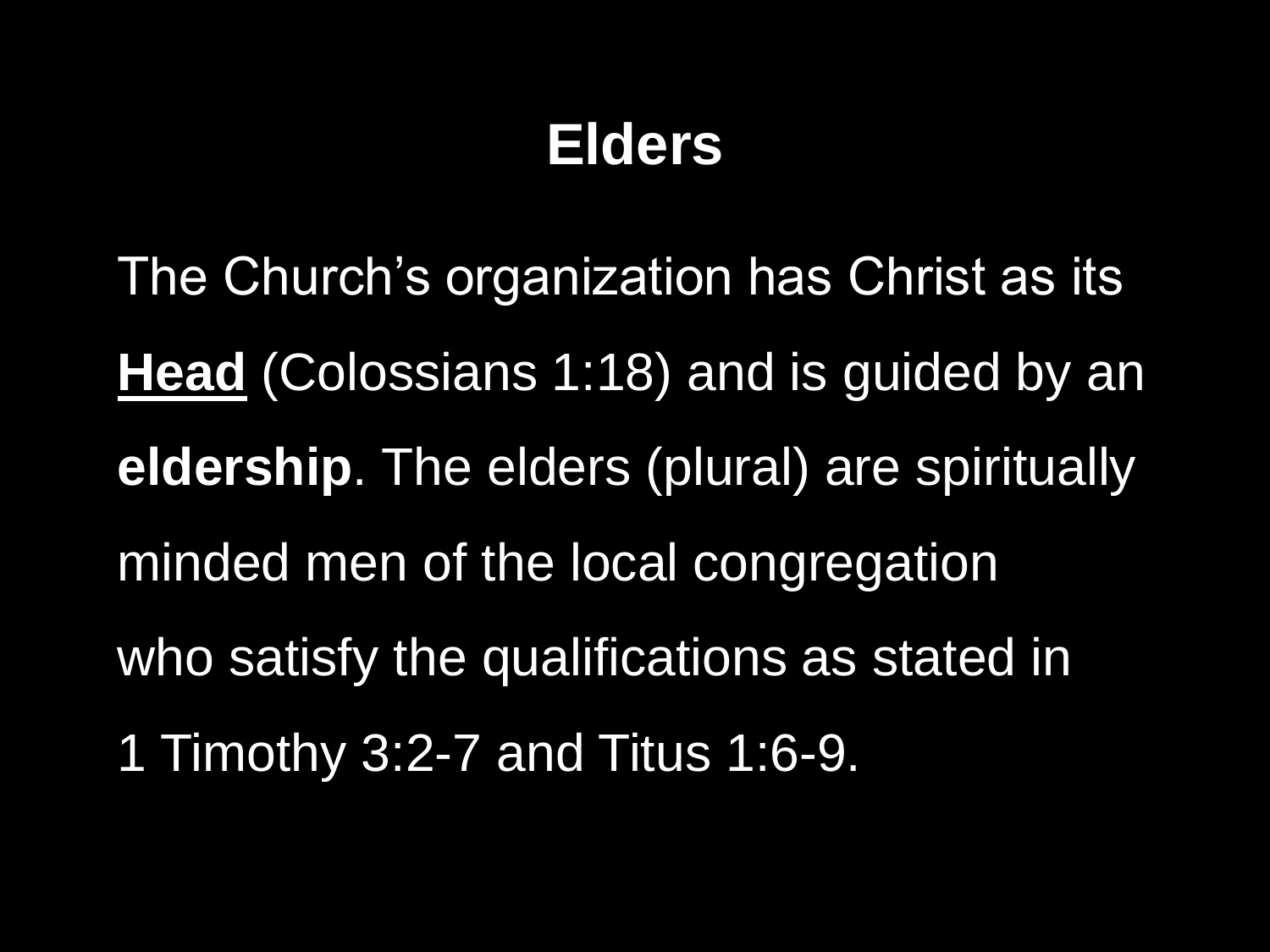# **Elders**

Also referred to in the New Testament as overseers, shepherds, bishops, and pastors to help shed light on the duties and responsibilities of these men.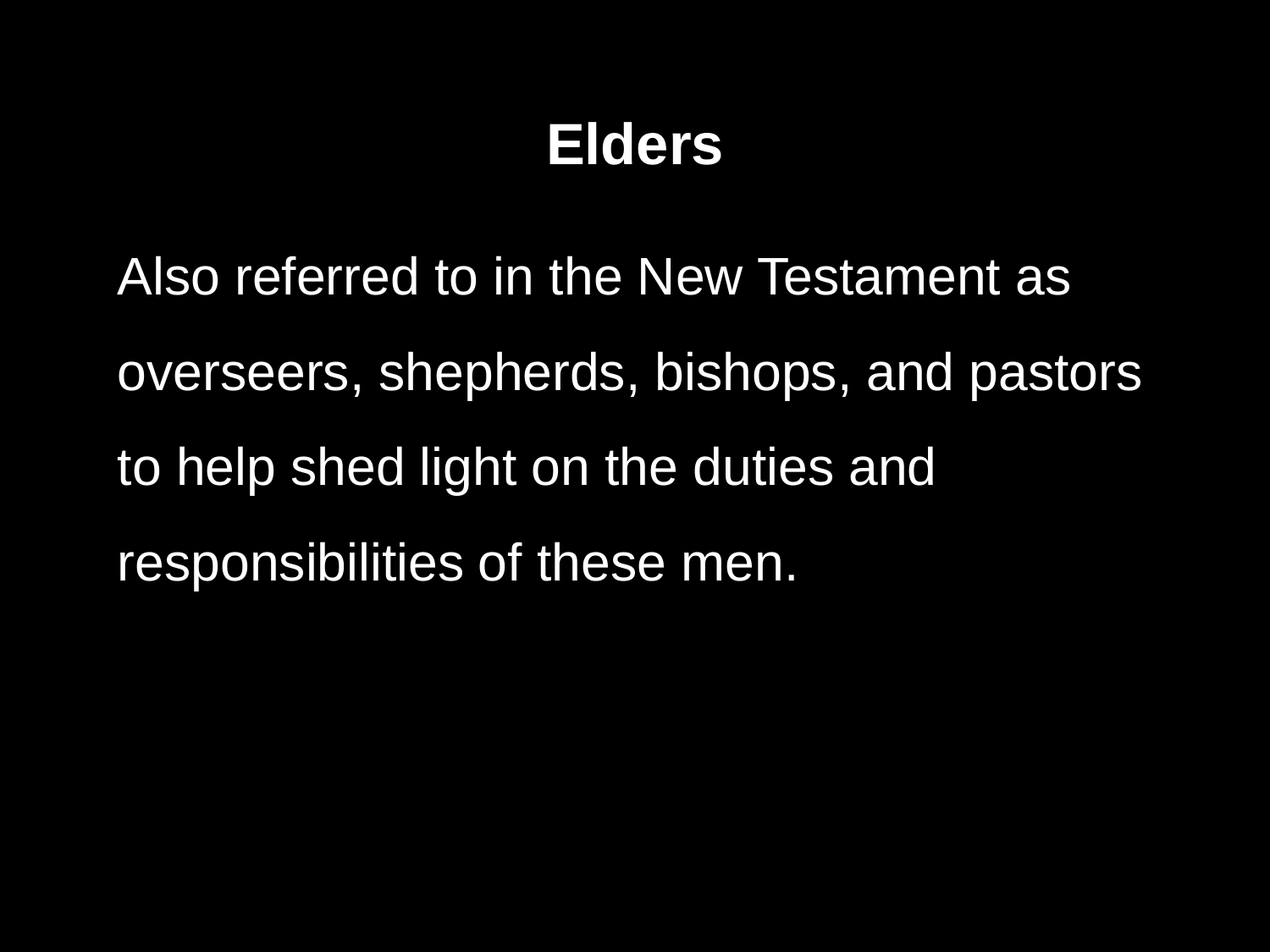In speaking to the elders of the Ephesian church, Paul said, "Pay careful attention to yourselves and your flock, in which the Holy Spirt has made you overseers, to care for the church of God, which he obtained with his own blood" (Acts 20:28).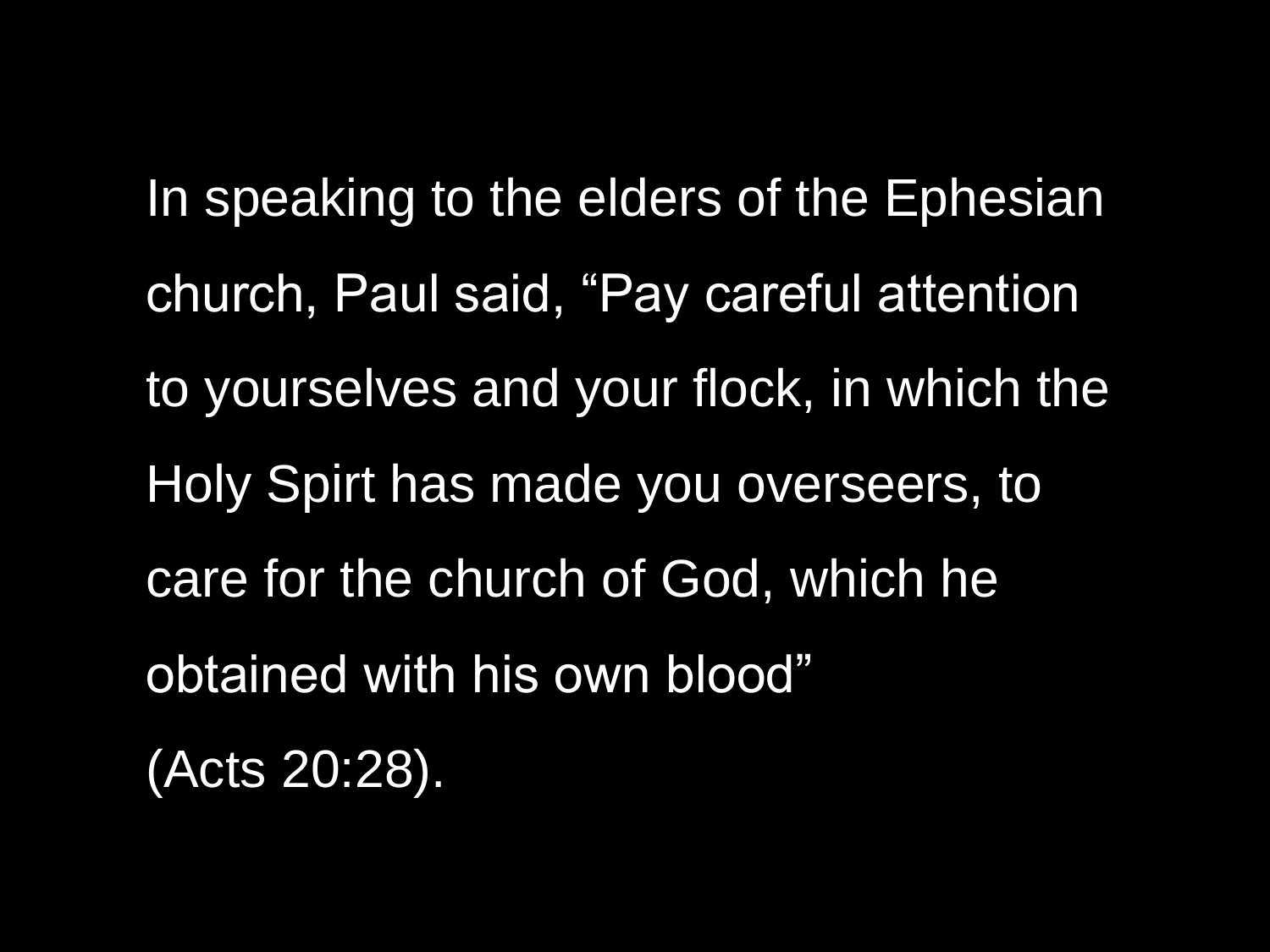Peter asked the elders to "Shepherd the flock of God that is among you, exercising oversight" (1Peter 5:2). The elders have the responsibility for the spiritual care and well-being of every soul.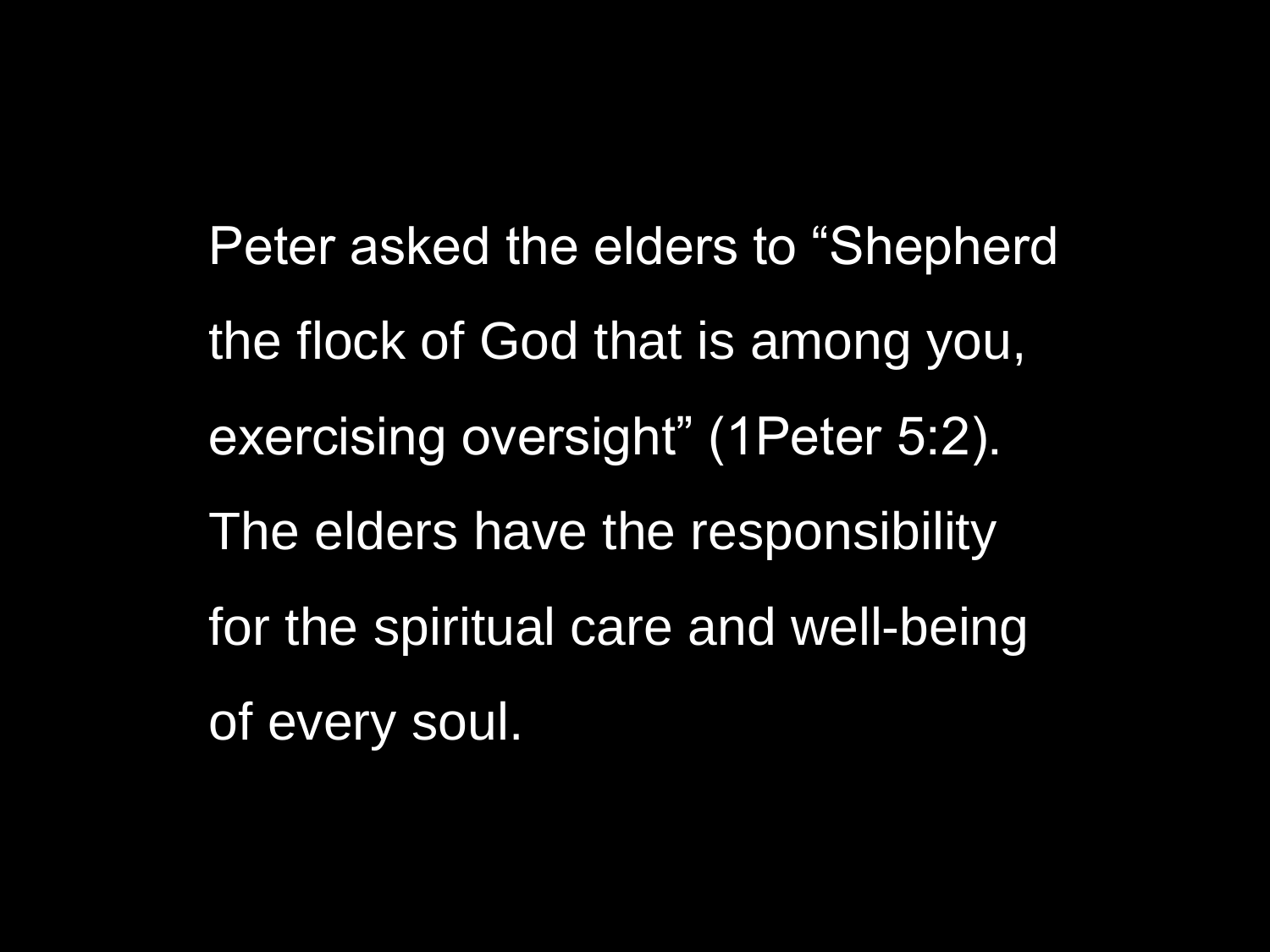In 1 Thessalonians 5:12, Paul says, "respect those who labor among you and are over you in the Lord". The Hebrew writer says (Hebrew 13:17), "Obey your leaders and submit to them, for they are keeping watch over your souls, as those who will give an account".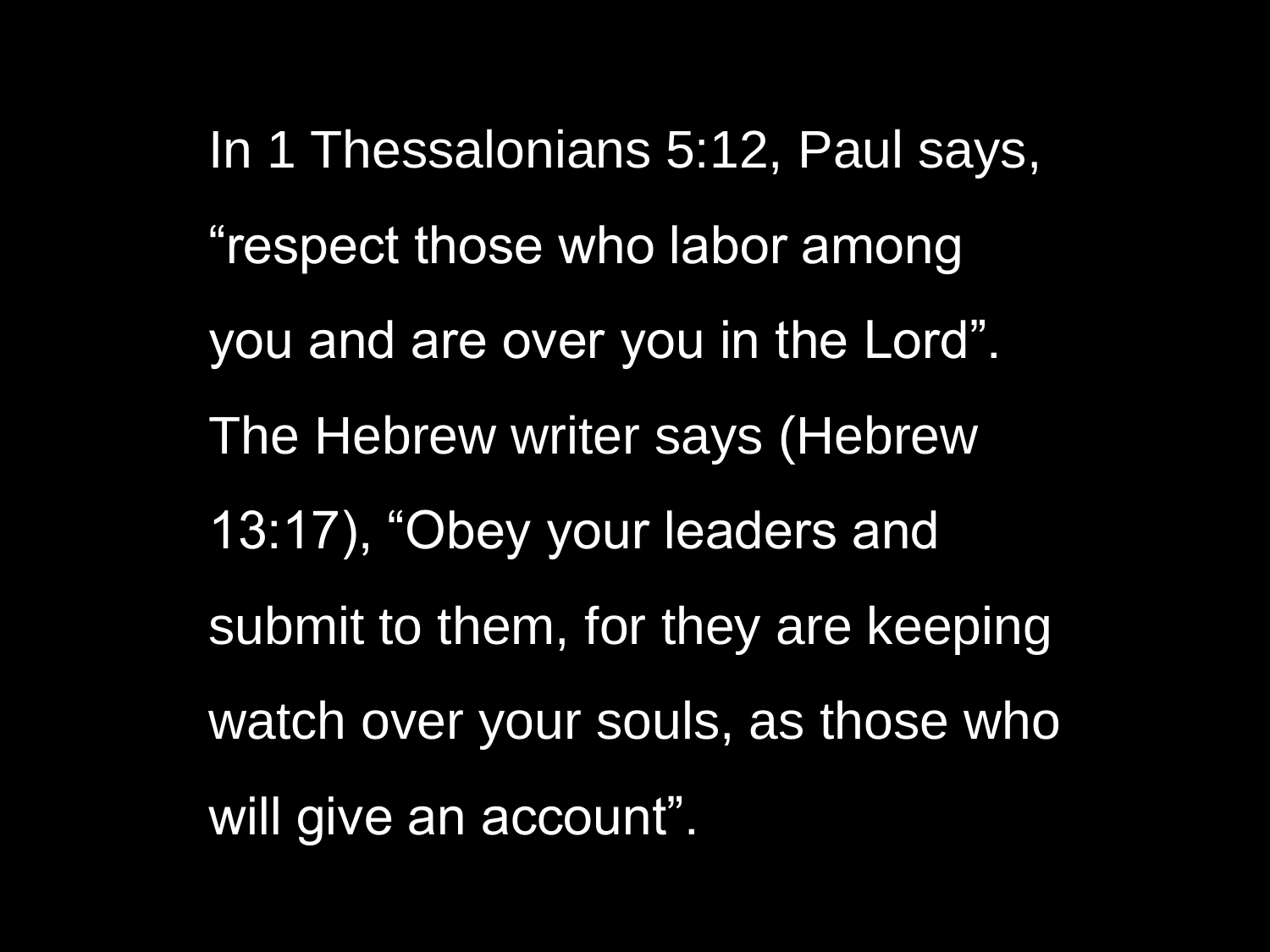# **Elder Candidates**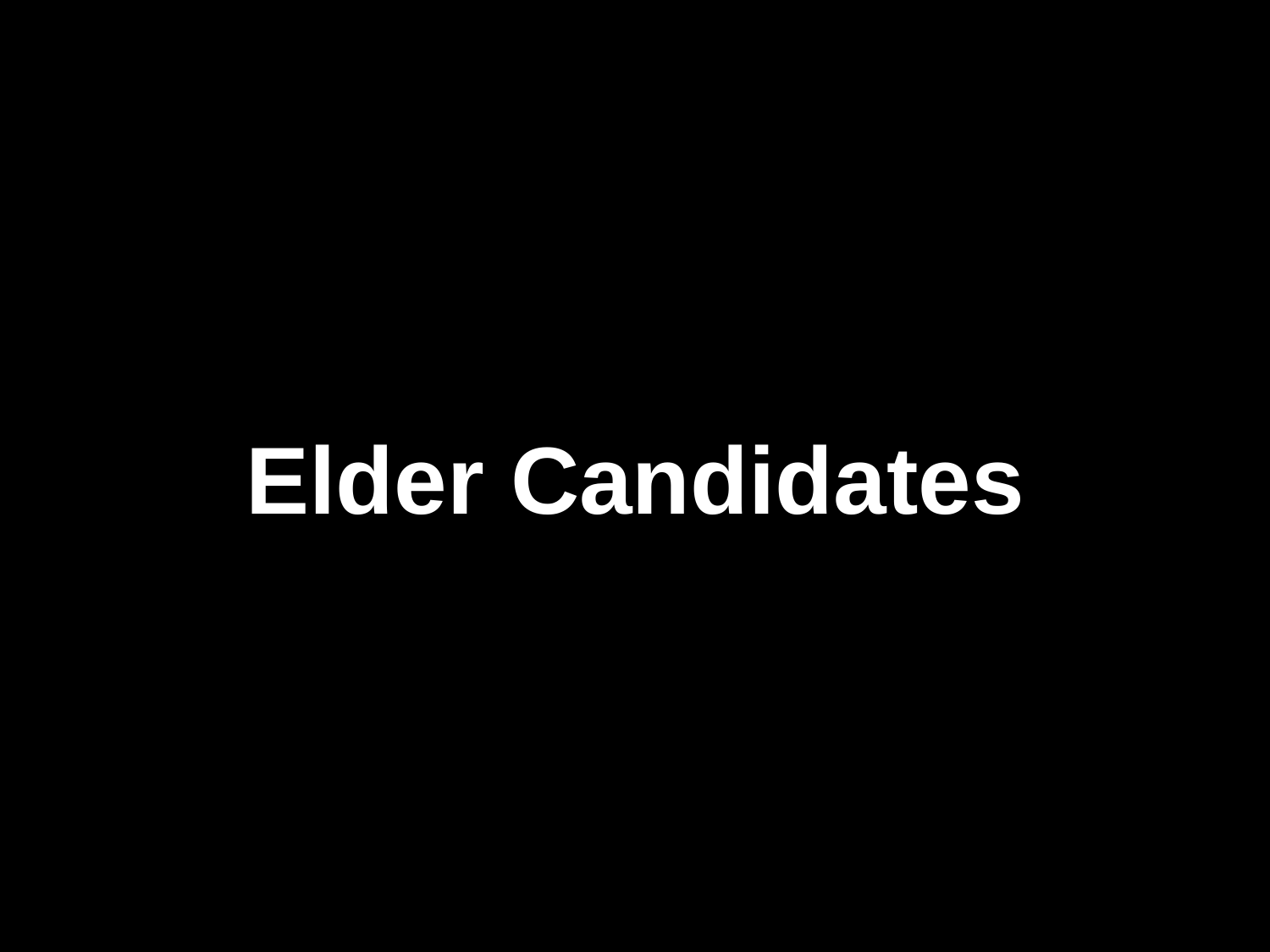# **Shawn Sandefur Wife:** Dian Sandefur

Children: Alyssa, Coleman, and Grayson

The Sandefurs have raised their family as active members of the League City Church of Christ since May 2011. Shawn has served as education and youth deacon, assisted in Bible Bowl, and has taught adult Bible classes. Shawn is active helping members in times of needs. Shawn and Dian have been married 26 years. Dian fully supports Shawn serving as an elder.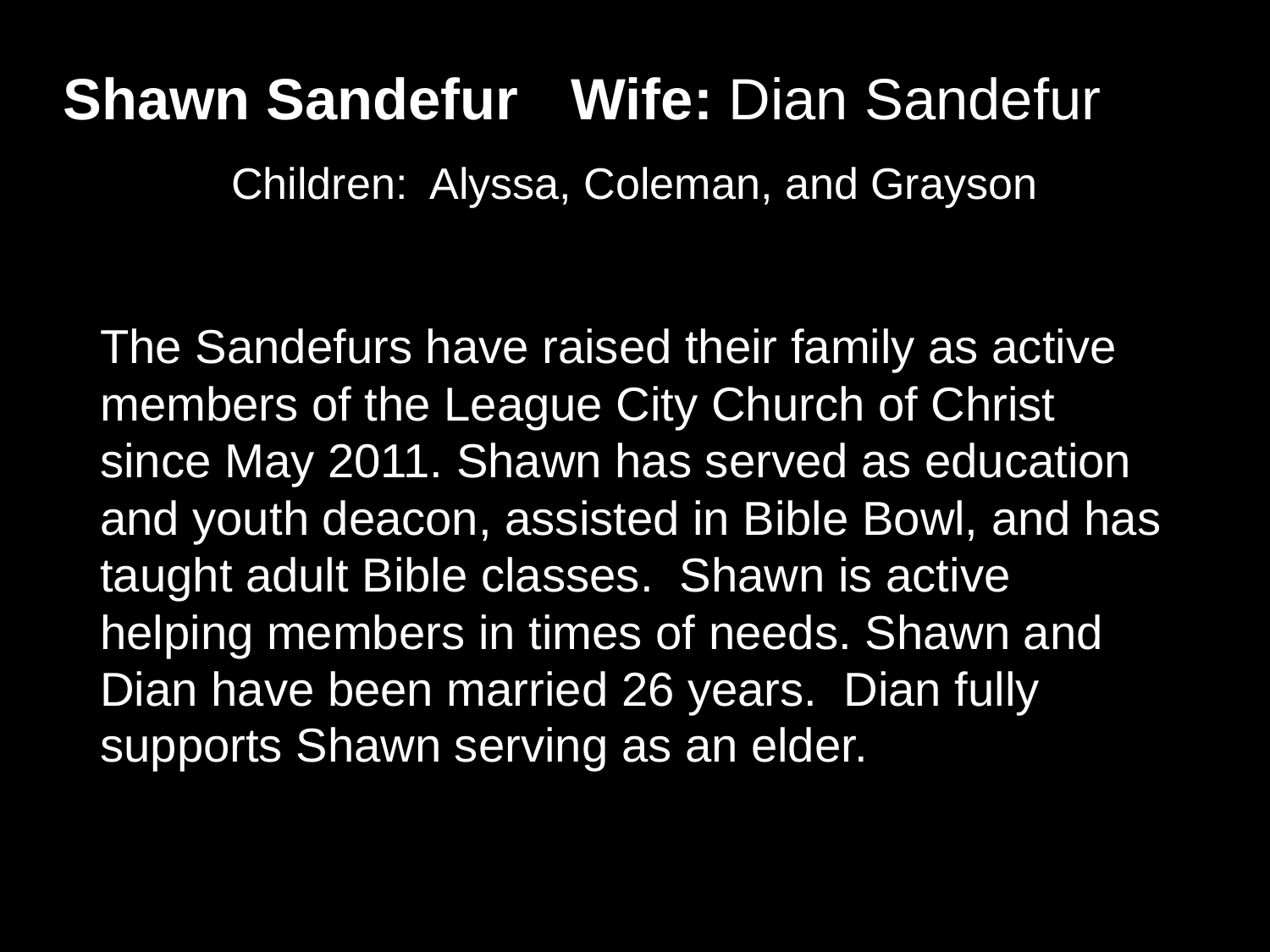#### **Erwin Veteto Wife:** Pam Veteto

Children: Cody Veteto, Kasey Veteto Martin, (wife of Trevor Martin), and Jayme Veteto Pam's mother: Rose Watson

The Vetetos have raised their family as active members of the League City Church of Christ since July 2006. He has served as a youth deacon. Erwin and Pam have taught and coordinated Bible Bowl for many years. Erwin has taught adult Bible classes. Erwin is also active in helping members during times of needs. Erwin and Pam have been married for 35 years. Pam fully supports Erwin serving as an elder.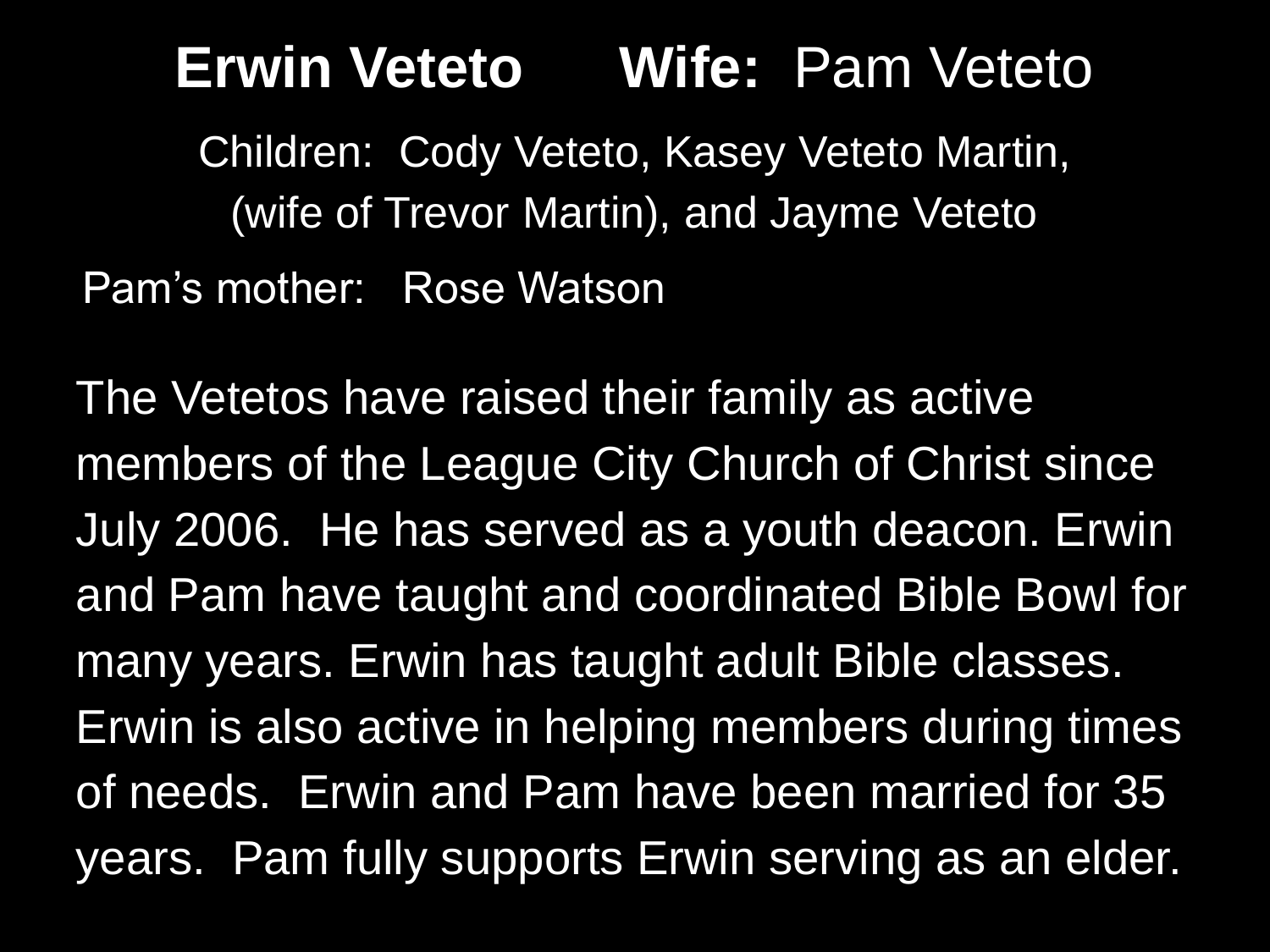**Erwin Veteto Pam Veteto Jayme Veteto Rose Watson**

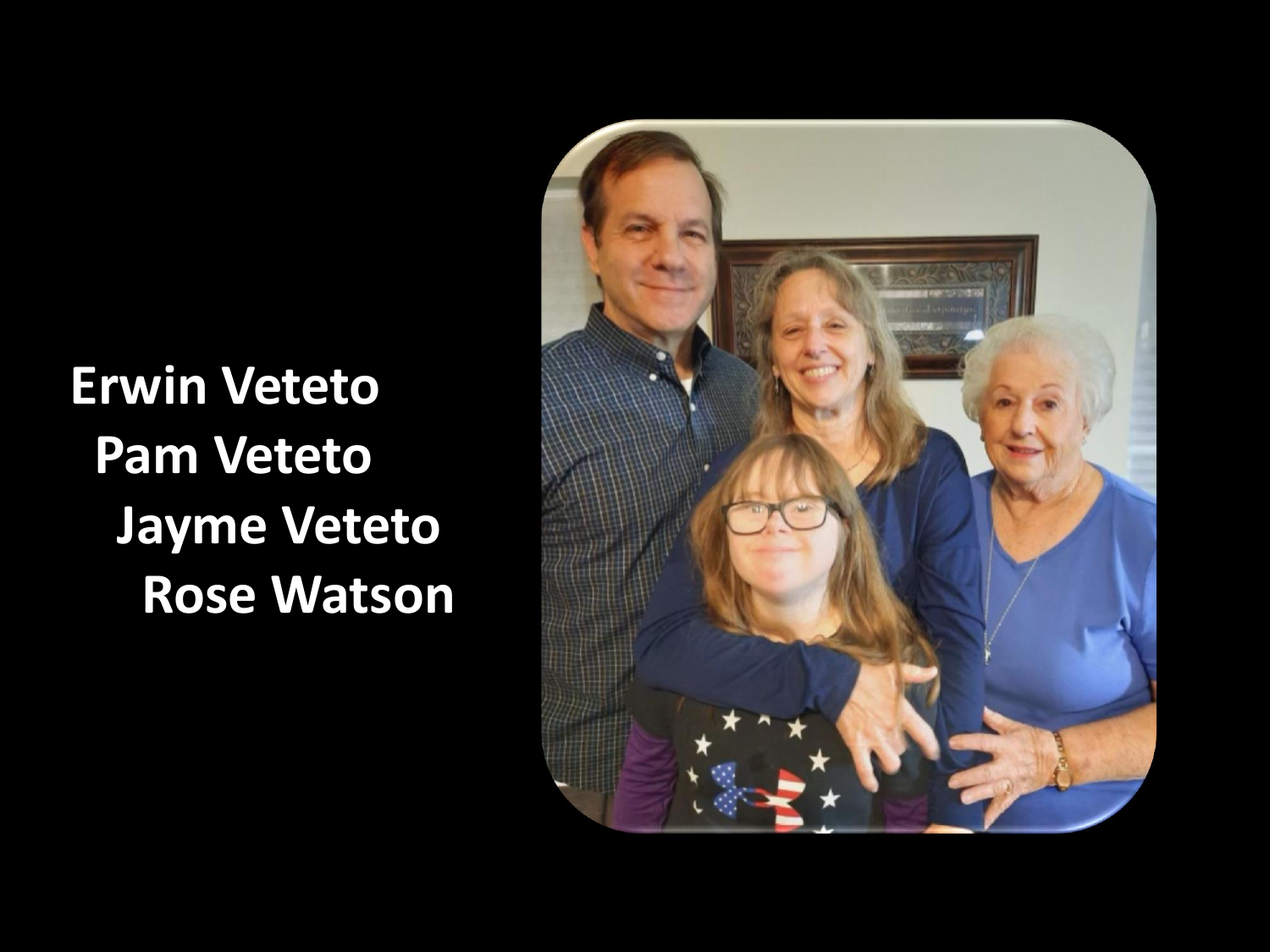# **Deacon Candidates**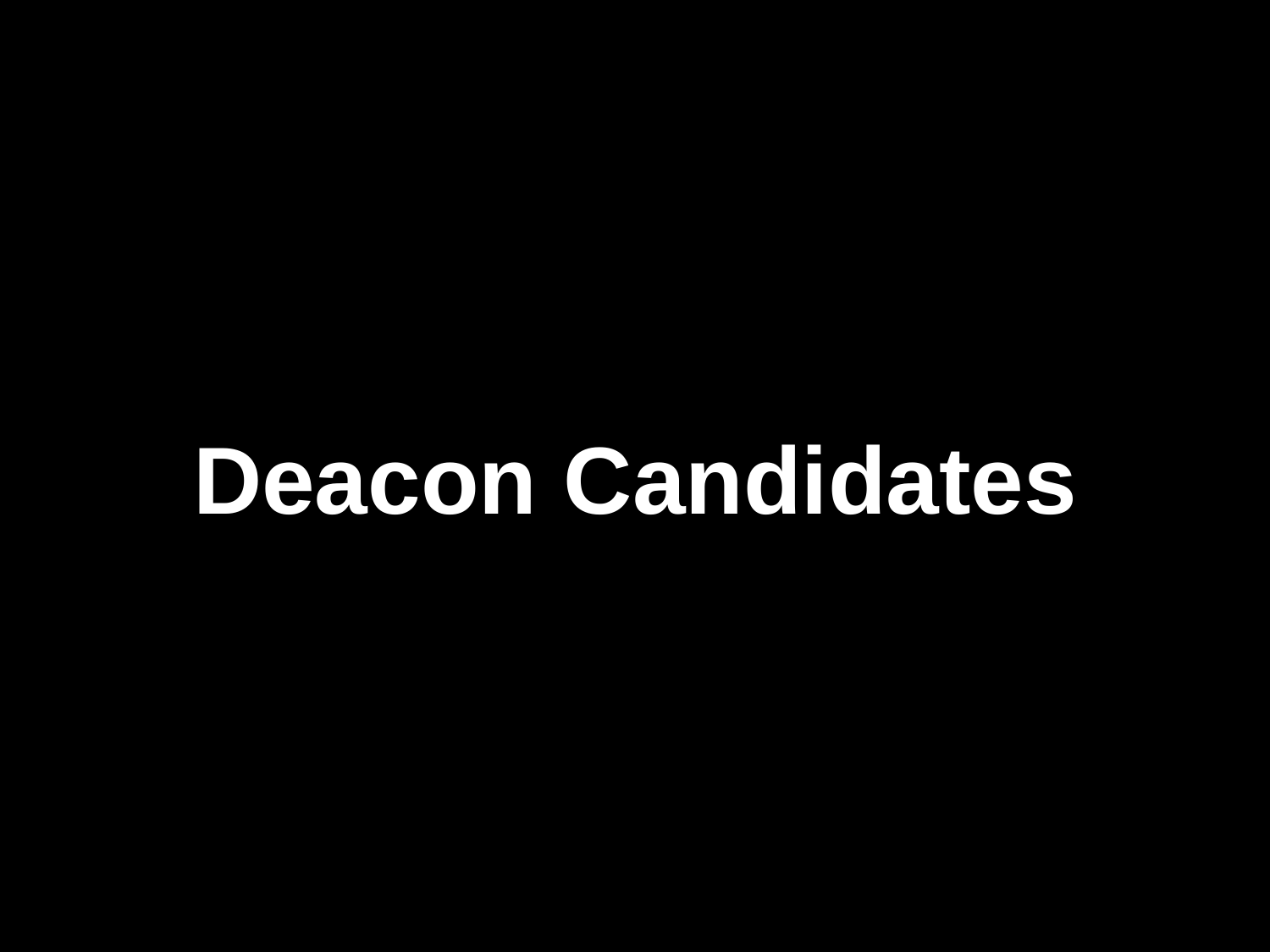# **Jeffrey Carroll Wife:** Erica Carroll

Children: Jaydon, Jordan, Jacey, and Jonathan

Jeffrey and Erica have been active members since July 1994. Prior to moving, Jeffrey served here at League City as a deacon. He and Erica have been active teaching Youth Bible classes. They have a strong background working with youth in public and private schools. Jeffrey will be serving as a youth deacon. Jeffrey and Erica have been married 17 years. Erica fully supports Jeffrey serving as a deacon.